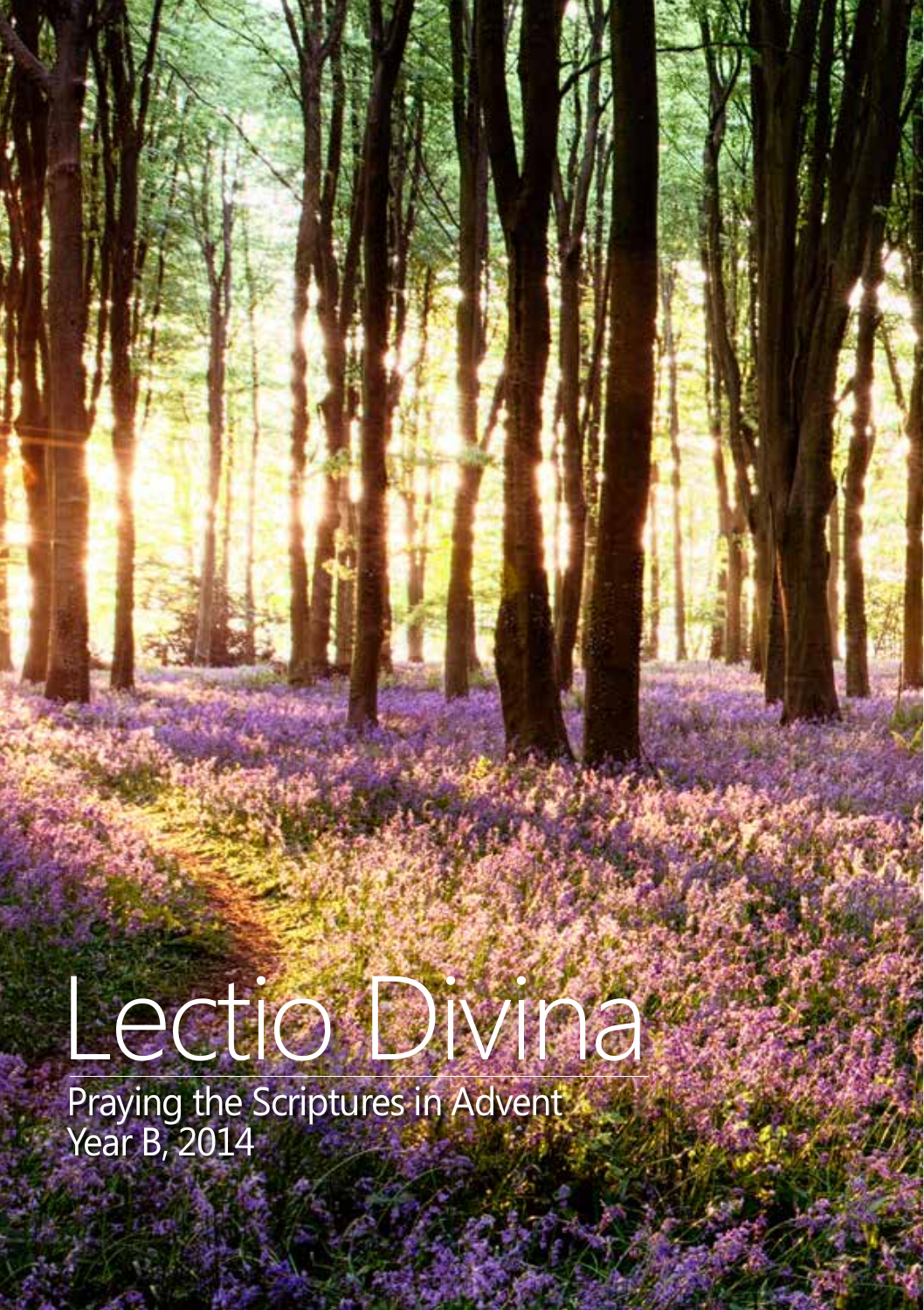## Lectio divina

A reading and reflection on the Scriptures which leads to prayer and transformation of life

#### Reading – getting to know the text (senses)

At this stage we come to know the text in its entirety. We look at it as a whole, embracing all the elements of it. What is the human author trying to tell in the text? This reading is the beginning of a process that leads to meditation, prayer and the transformation of life.

- Take in all the elements of the text.
- Be aware of context, related texts, quotes.
- Who are key characters; what are key words.
- Apply all that you know about the text.
- Don't choose any one thing to work with at this stage.

#### Meditation – engaging with the text, making it my own (reason)

Here we begin to reflect on the text. We approach the text not from its literal meaning, but from a theological point of view. What does it say about the God who speaks to me, and how I am to respond to that God. The text here acts like a mirror; it reveals to us our own faith journey and what we need to do to live it better.

What does the text tell me?

- about the God who speaks?
- about responding to that God?
- about my faith life?
- about what I need to do to transform my faith life?

#### Prayer – let prayer emerge from your working with the text (will)

Our prayer here arises out of meditation. We are humbled and have become aware of our need for God to help us. We pray for the grace to put into practice our insight into what we need to do to live our faith life more fully

- Our prayer stems from our reading / meditation.
- Meditation humbles us, so we turn to God in our need.
- We seek the grace we need to do what we must to transform our life.
- We acknowledge that alone we can do nothing.
- I can do all things in him who strengthens me

#### Action – throughout the day

To help us throughout the day to focus on our particular insight we now choose a word, phrase or sentence. By repeating it during the day we are reminded of what we need to do, and remember that God gives to us the help that we need to do it. The goal of *lectio divina* is transformation of life, so this continuing repetition is like a leaven that brings about the transformation.

- Now choose a word, phrase, sentence.
- Bring it to mind frequently during the day.
- Let it recapture the experience of your *lectio.*
- Use it especially in situations relating to your *lectio insight.*
- "Daily and hourly till the soil of the heart with the Gospel plough".

Shared *lectio* involves hearing the word together, sharing one's initial insights into the text, and then, after a private time for meditation, sharing something of those deeper reflections. After a time of prayer, the text chosen for daily reflection may also be shared.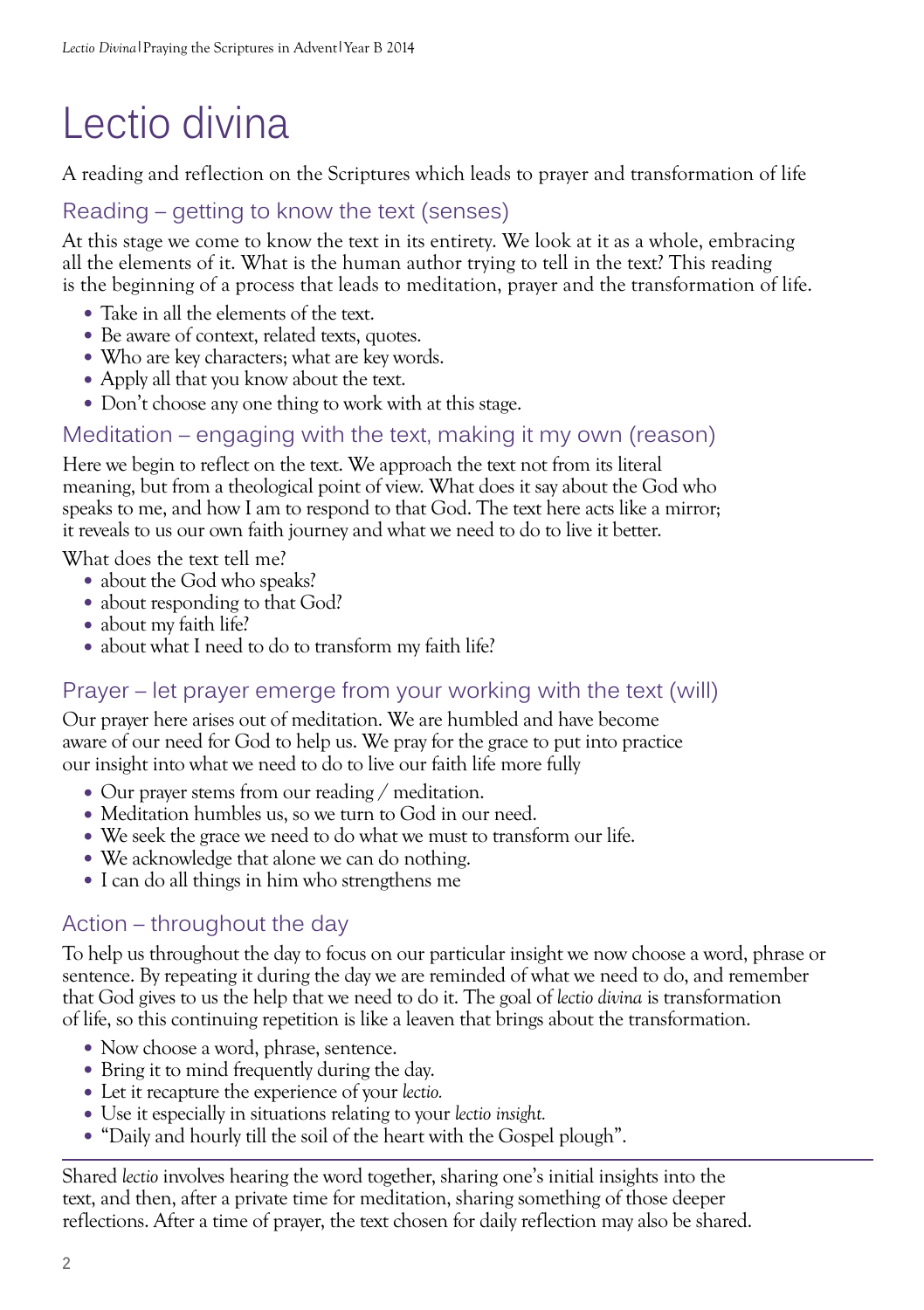## Contents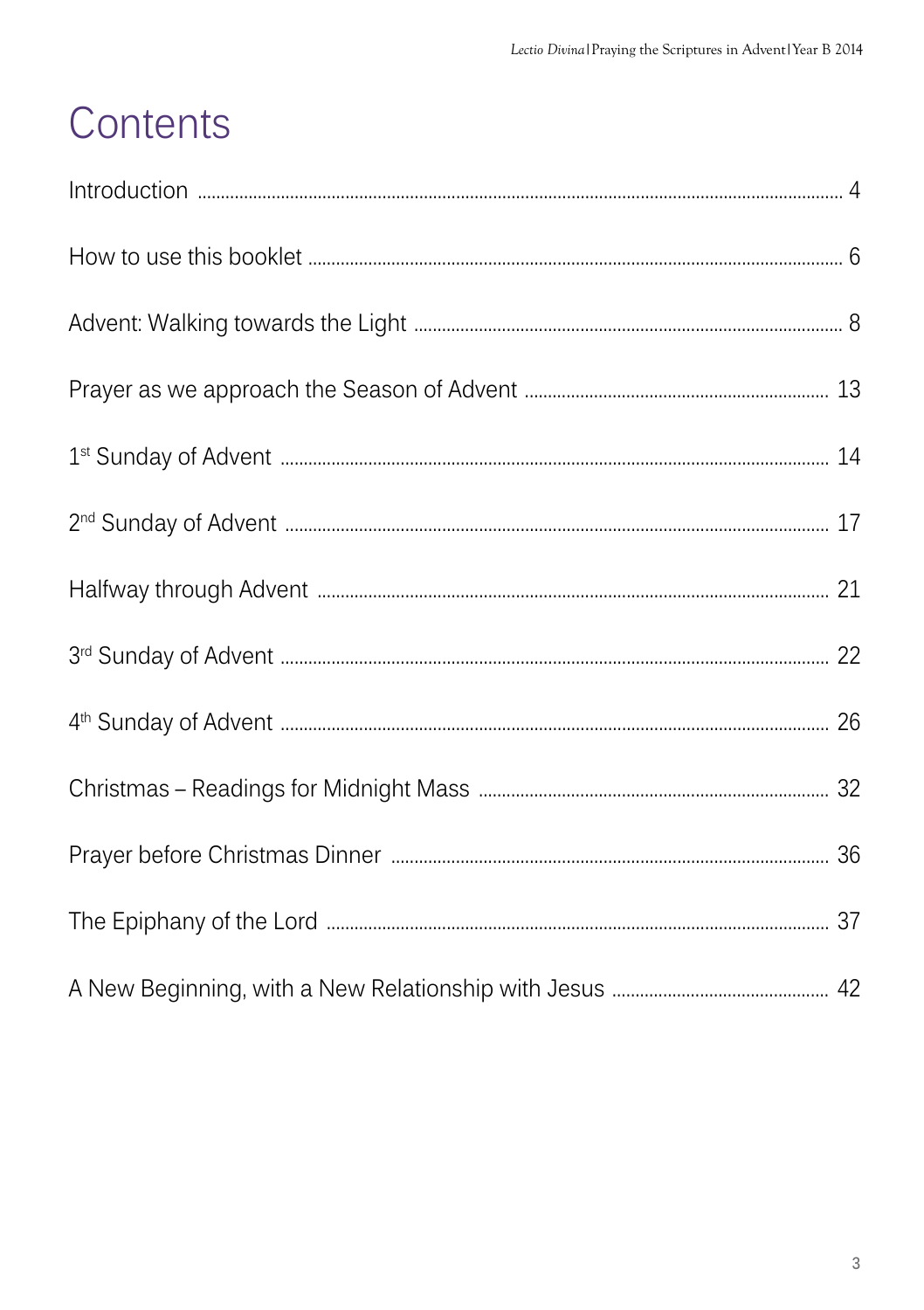## Introduction

As we approach the end of a year we are faced with many demands made upon our time – office parties, school concerts, endless shopping and preparation for Christmas. Many people feel tired and in need of a rest – just leave me alone for a while. **A**

How, then, do we energise and fire up our parish communities? How do we capture something of that powerful drive experienced by the disciples at Pentecost? How do we open our eyes to see, and feel the burning in our hearts as in the hearts of the disciples on their way to Emmaus?

Our liturgical rhythms are rich and the liturgical scripture cycles enrich us in a different way each year. Might not these rhythms and cycles together with the practices and teachings we hear at our Sunday worship be the very means to ground our communities?

Pope Francis in his amazing apostolic exhortation, *The Joy of the Gospel*, says that "whenever our interior life becomes caught up in its own interests and concerns, there is no longer room for others, no place for the poor. God's voice is no longer heard, the quiet joy of his love is no longer felt, and the desire to do good fades… Many fall prey to it, and end up resentful, angry and listless… I invite all Christians, everywhere, at this very moment, to a renewed personal encounter with Jesus Christ, or at least an openness to letting him encounter them; I ask all of you to do this unfailingly each day."(#2,3)

On November 30 we enter the cycle of Mark's Gospel and, on the First Sunday of Advent, we are faced three times with the confronting words of Jesus, "keep awake". What will be different in our parish communities, our families and religious communities since we heard those words of Jesus from Mark's gospel three years ago?

Jesus took three years to form his disciples. If we start now, we too have three years. What difference will these years make? When we hear those words again will we be in a different place in our call to discipleship? Will the reign of God be just that little bit closer to being realised because we have stayed awake and alert?

The richness of our liturgical year and cycles can shape us if we are willing to take the steps to change, if we imagine how many possibilities might emerge.

Advent, our new year, is a good place and a good time to set a new course for our lives, our parishes, our communities, our families.

What if we approach this Advent as a new opportunity to do it differently?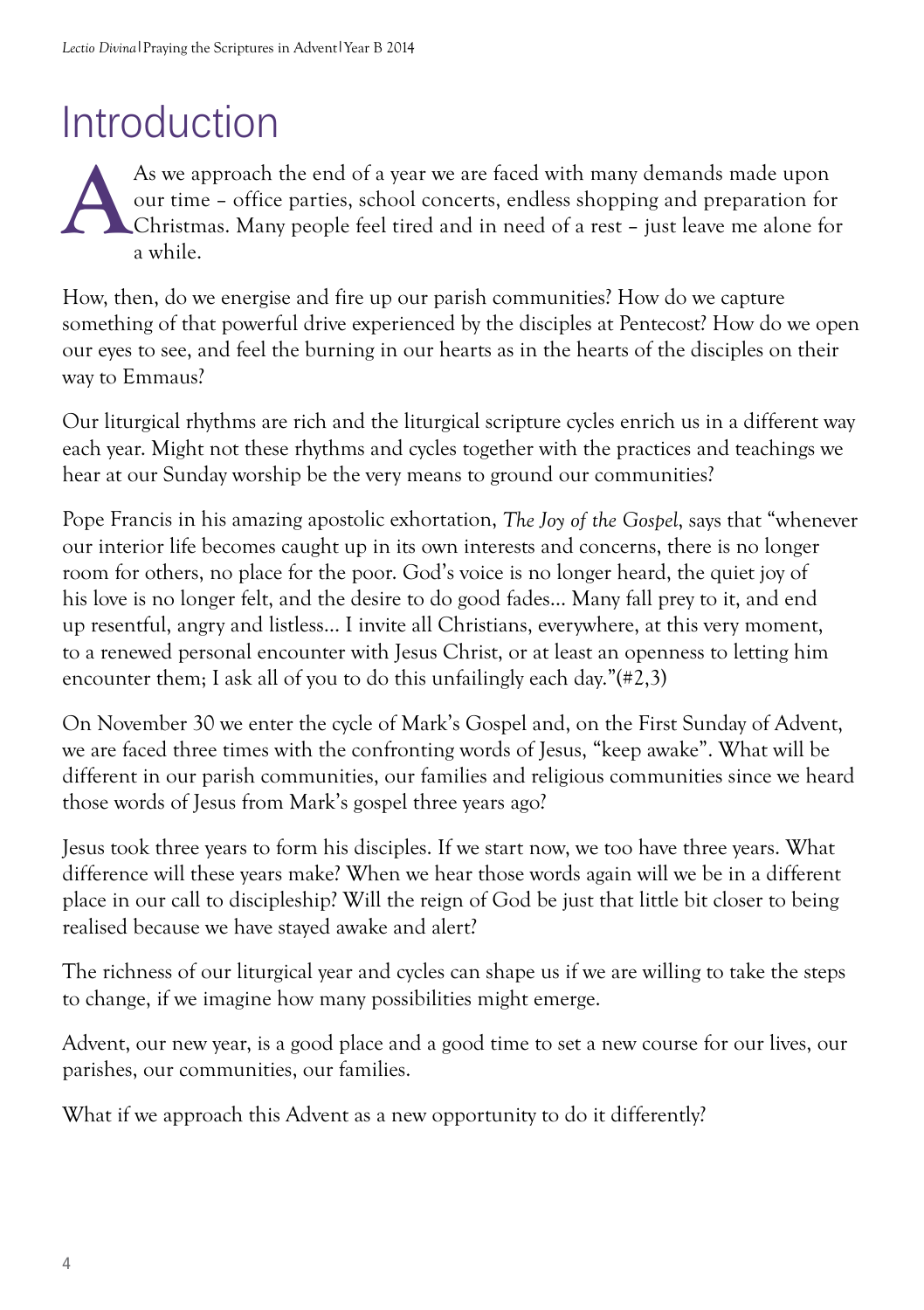Pope Francis in *The Joy of the Gospel* mentions "one particular way of listening to what the Lord wishes to tell us in his word and letting ourselves be transformed by the Spirit. It is what we call *lectio divina*. It consists of reading God's word in a moment of prayer and allowing it to enlighten and renew us."(#152)

The Sunday Advent Scriptures offer us a rich feast upon which to reflect and *lectio divina* invites us into the intimacy of the Word that it may shape and form us anew as disciples of the Risen One.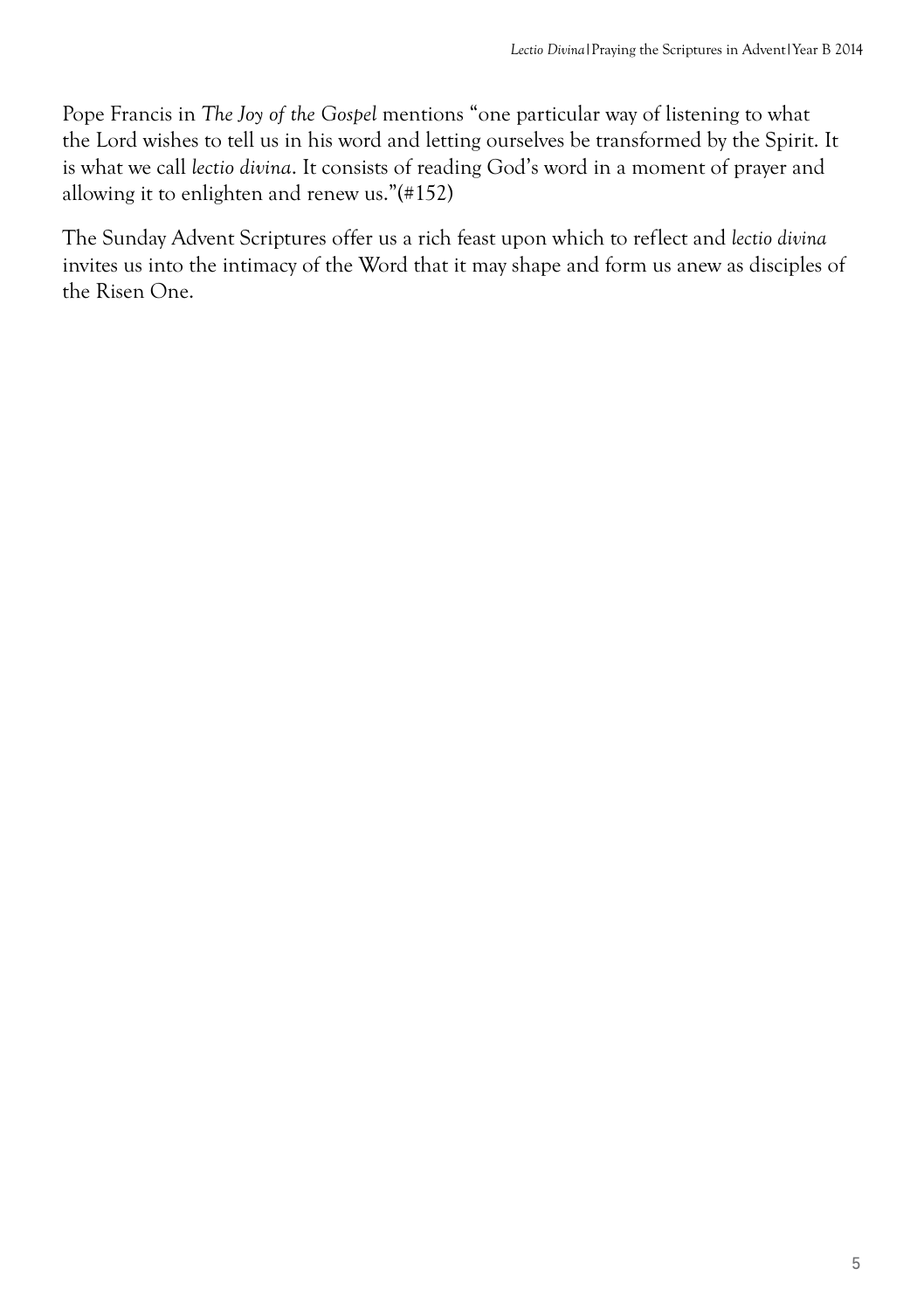## How to use this booklet

his booklet invites you to prayerfully and meditatively reflect on the Sunday readings during Advent and select readings from Christmas and Epiphany.

An outline of the meditative and prayerful reflection of lectio divina is offered on the inside cover at the beginning of this booklet. **T**

To find out more about lectio divina and the new lectio divina App for mobile devices, please visit www.dbb.org.au

This booklet is an instrument that can be used in a variety of ways. Please use it in whatever way suits you best.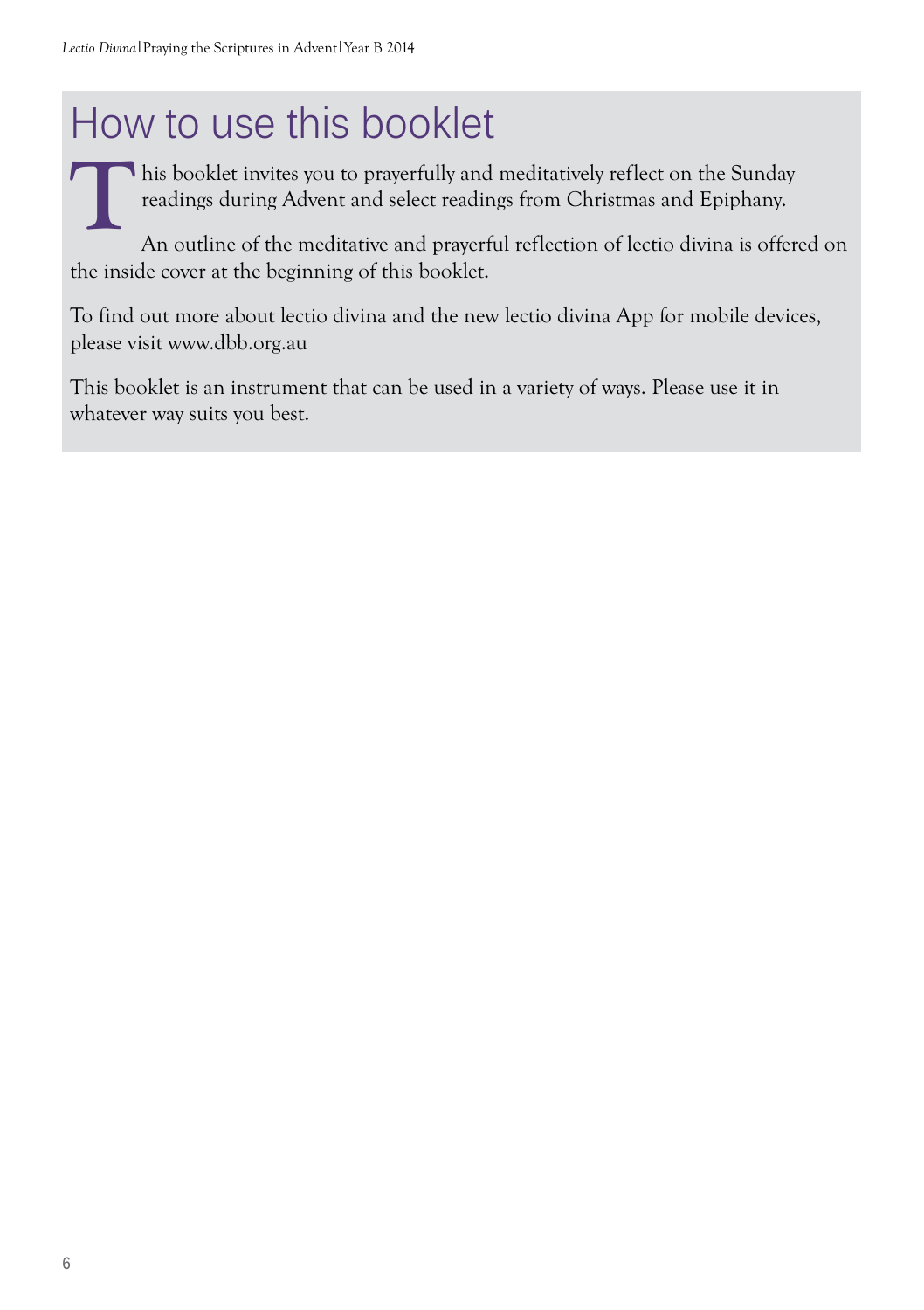Advent: Walking towards the Light

*Lectio Divina***|**Praying the Scriptures in Advent**|**Year B 2014

**7**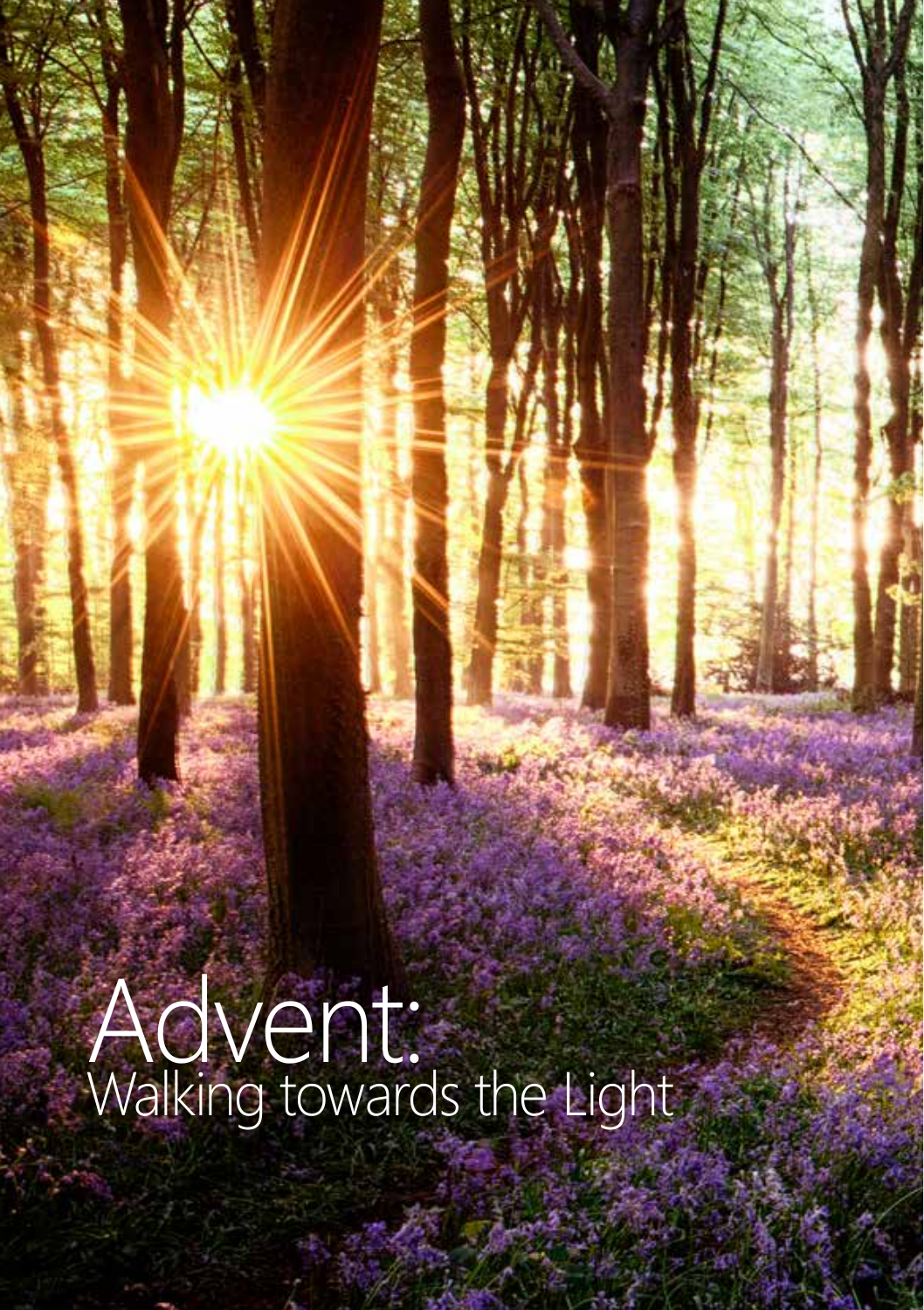## Advent: Walking towards the Light

dvent may seem simple enough to understand as a period of preparation for the great Feast of the Lord's Nativity. But the themes that emerge from the liturgical texts of the Roman Liturgy - the antiphons, collects, readings, psalms, prefaces present a season that is altogether unique and profound. There is nothing quite like it in the liturgical traditions of the East. Certainly they do have their own special periods of preparation for Christmas and Epiphany but nothing the same as Advent. **A**

## THE ORIGINS OF ADVENT

The first signs of what we now call "Advent" appeared in the latter part of the 300s in the Christian communities of Spain and Gaul (present-day France and parts of Germany). It was in some places a two to three-week preparation for the rites of Christian initiation celebrated in these regions at the feast of Epiphany. This preparation seems to have involved not only those who were going to be baptised but also in various ways the whole community.

## CHRIST, THE UNCONQUERED LIGHT OF THE WORLD

But why choose the Epiphany and not the Easter Vigil as the most auspicious time for conferring the sacraments of Initiation? The simplest and shortest answer to this is to point to the theme of Light and the belief that Baptism means to be enlightened by Christ. And in the northern hemisphere, the Christmas/Epiphany season depends upon the event of the winter solstice, when the sun begins its "ascent", the days begin to get longer, and the darkness is "conquered" by the Light of Christ. According to the old calendars this winter solstice was calculated as taking place on 25 December, and not, as our modern calendar determines, 21 December. So from the early 300s in Europe, Christmas was made to coincide with the solstice because it meant that Christ the Light had come into our world and would continue to conquer the darkness of sin, year after year - the Christ, the Son of God, our Saviour.

Gradually, as time went on, the custom of group Baptism at Epiphany waned. But the theme of baptism and conversion of heart, mind, and action remained embedded in the character of this special time. In time, Advent took on the character familiar to us, as preparation for the feast of the Lord's coming in the flesh. Its length varied from six weeks to four weeks depending on regional customs, until it reached its present fixed form of four weeks.

#### ADVENTUS – MOMENTOUS ARRIVAL OF SALVATION

The word "Advent" itself has an interesting background. Both the Latin "Adventus" (Coming) and its Greek equivalent "Parousia" (Appearance) were both originally secular, pagan words which epitomised singular events such as the birth of an Emperor or the proclamation of the Victor of a crucial battle. These kinds of events meant that people's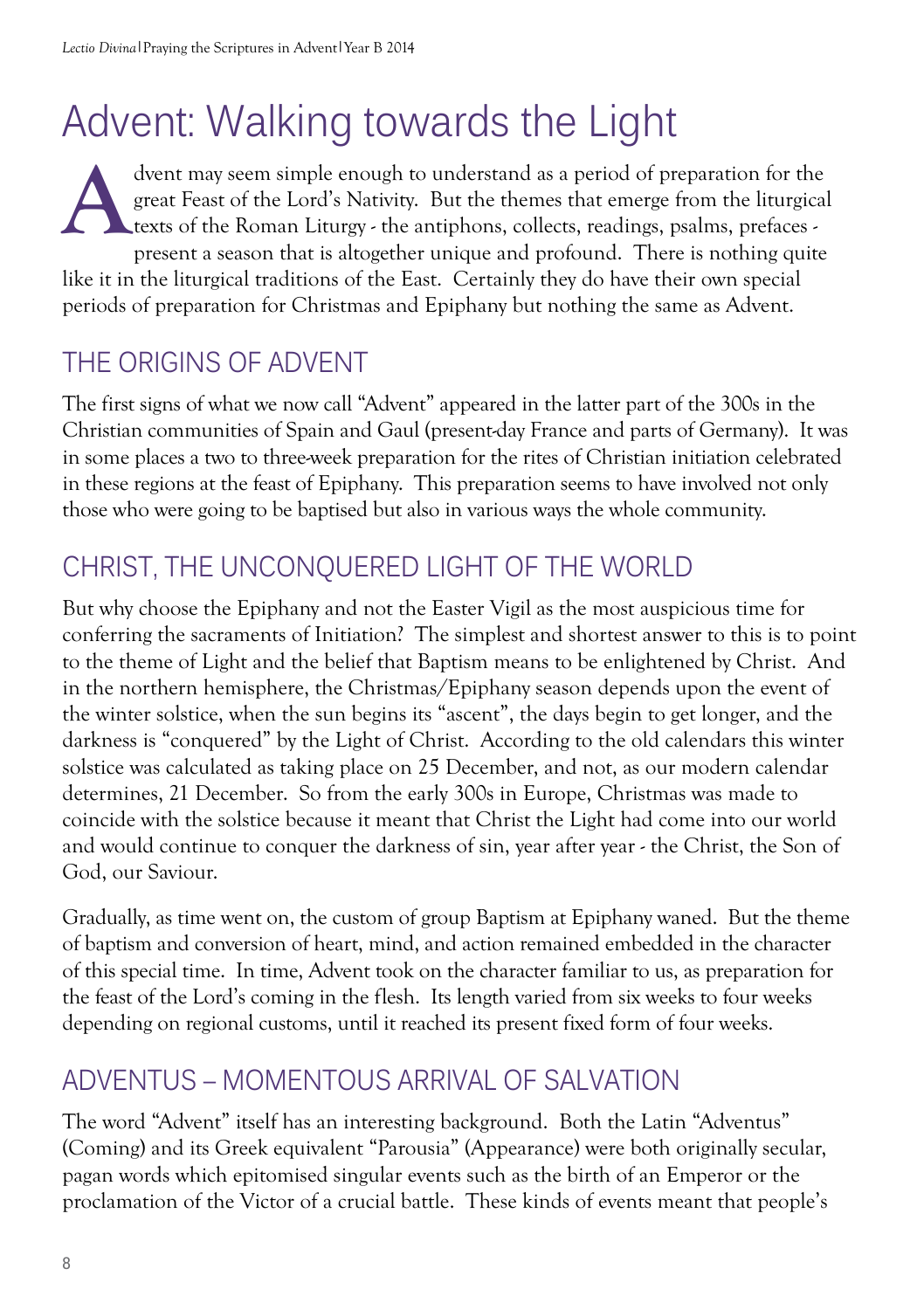lives were forever changed and transformed. Is it any wonder, then, that both of these words found their way into the Christian expression of the Incarnation?

#### ADVENT IN ITS FINAL FORM

Although the countries of Western and Northern Europe already had a form of Advent for some two centuries, it wasn't until the mid-500s that Rome itself began to observe this season. Eventually, the latter part of the four weeks of Advent in Rome was marked by a more intense time of expectation, fasting, and prayer from 17 to 24 December. Finally, in the High Middle Ages (13th & 14th centuries), Advent was characterised by the strong eschatological message of the glorious return of the Lord at the end of time. It was this fully developed form of the season that spread rapidly throughout Europe.

#### AN ADVENT OVERVIEW

Today the four weeks of Advent develop certain dominant themes which can be described as follows:

- **1st week** Watch and Pray: Vigilant waiting for the Lord's coming
- **2nd week** John the Baptist's challenge: Prepare the way of the Lord!
- **3rd week** The Messianic Age is here: Therefore, Rejoice!
- **4th week** The Incarnation of the Word: God's plan set in motion

We can also look at the unfolding of Advent in two phases:

#### PHASE ONE - from the First Sunday of Advent until 16 December

In a broad sweep and with stirring words of warning issued against the backdrop of stark signs in nature and in the unfolding of human social history, Advent focuses on the two Comings of Christ: his 1<sup>st</sup> Coming when he took on our own human nature and lived among us; his 2<sup>nd</sup> Coming when he will appear as Judge at the end of time. The point is that even in the midst of a long history of turmoil and upheaval there is embedded in the human heart and soul a longing for the Messiah and the expectancy of his coming.

#### The *Catechism of the Catholic Church* expresses this as follows:

524 When the Church celebrates the Liturgy of Advent each year, she makes present this ancient expectancy of the Messiah, for by sharing in the long preparation for the Saviour's first coming, the faithful renew their ardent desire for his second coming. By celebrating the precursor's (*John the Baptist's*) birth and martyrdom, the Church unites herself to his desire: "he must increase, but I must decrease."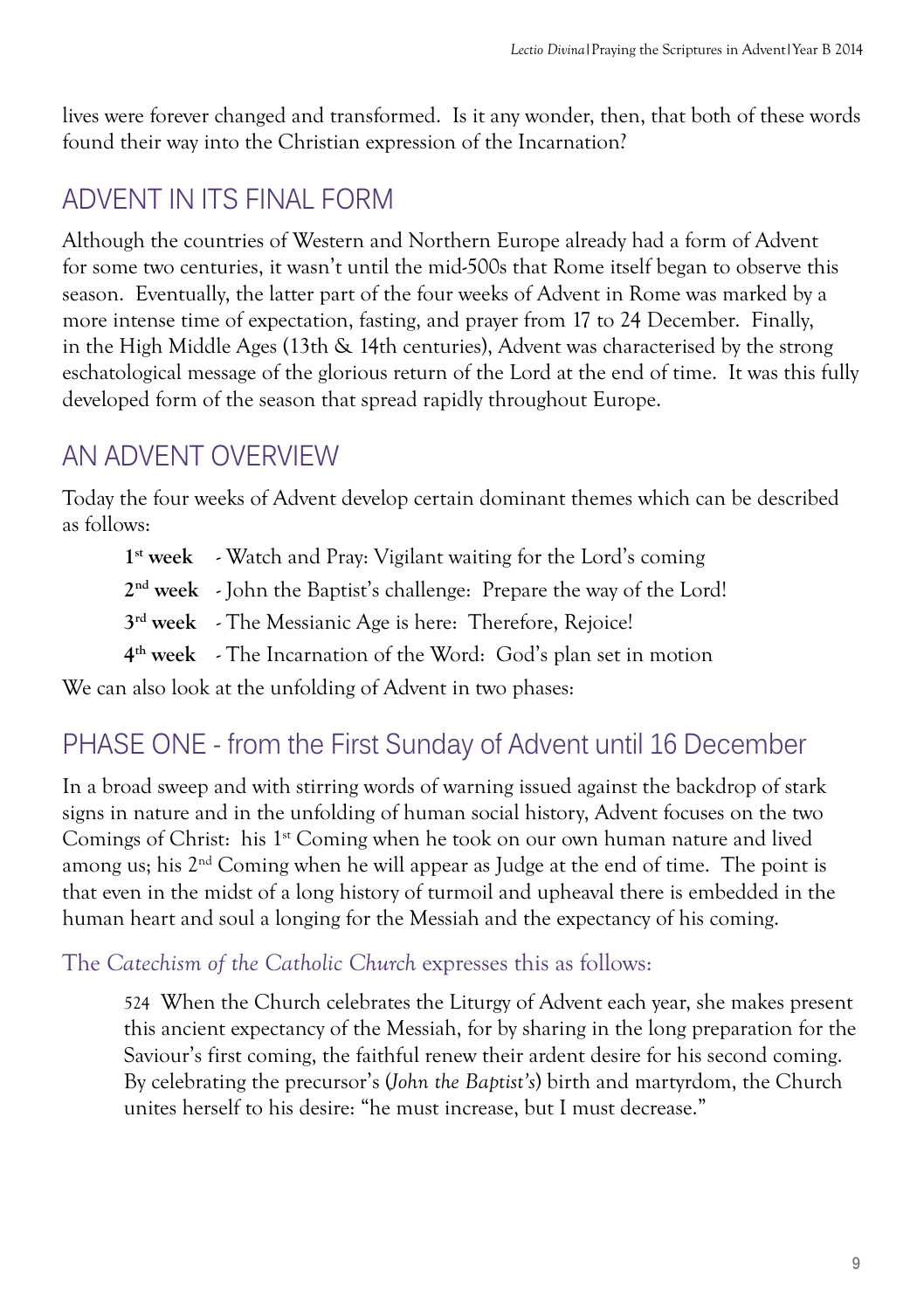## PHASE TWO – from 17 December to 24 December

By contrast to Phase One, this eight day period is far more personal as it focuses on the persons and events leading up to the actual birth of the Saviour in Bethlehem. It is crystalclear that the underlying theme is that God's own Son has taken on human nature to live among us in order to lead us back to God where we truly belong.

On each of these eight days, the 1st readings are from Old Testament and trace the prophetic development of God's promise to send us the Messiah. The Gospel of Day 1 (17 December) presents us with the genealogy of Jesus Christ, Son of God, complete with a truly human (and problematic) ancestry, a Gospel so important that it is repeated on the Vigil of the Nativity.

Then in a series of "annunciations" the details of God's plan are revealed and set in motion: the annunciation to Joseph, to Zechariah, and then to Blessed Mary, together with the aftermath of this extraordinary sequence of events: John's witness to Jesus' presence in the flesh and Mary's *Magnificat*. This whole period of prelude culminates in the Forerunner John the Baptist's own Nativity and the proclaiming of the *Benedictus* (that "God has visited his people").

## THE "O" ANTIPHONS

Woven into these special days is a series of seven ancient antiphons, called the "O" Antiphons, which can be easily missed but which express the Church's faith in what the Messiah means to us. Their authorship is unknown but they were already in use in the 700s. In our present liturgical plan they are used at Mass as verses before the Gospel and in the Divine Office as *Magnificat* antiphons for Evening Prayer. Here are three of these beautiful antiphons:

- • **O Wisdom**, you come forth from the mouth of the Most High. You fill the universe and hold all things together in a strong yet gentle manner. O come to teach us the way of truth. (17 December)
- • **O Adonai** and Leader of Israel, you appeared to Moses in a burning bush and you gave him the Law on Sinai. O Come and save us by your mighty power. (18 December)
- • **O Immanuel**, you are our King and Judge, the One whom the people await and their Saviour. O Come and save us, Lord our God. (23 December)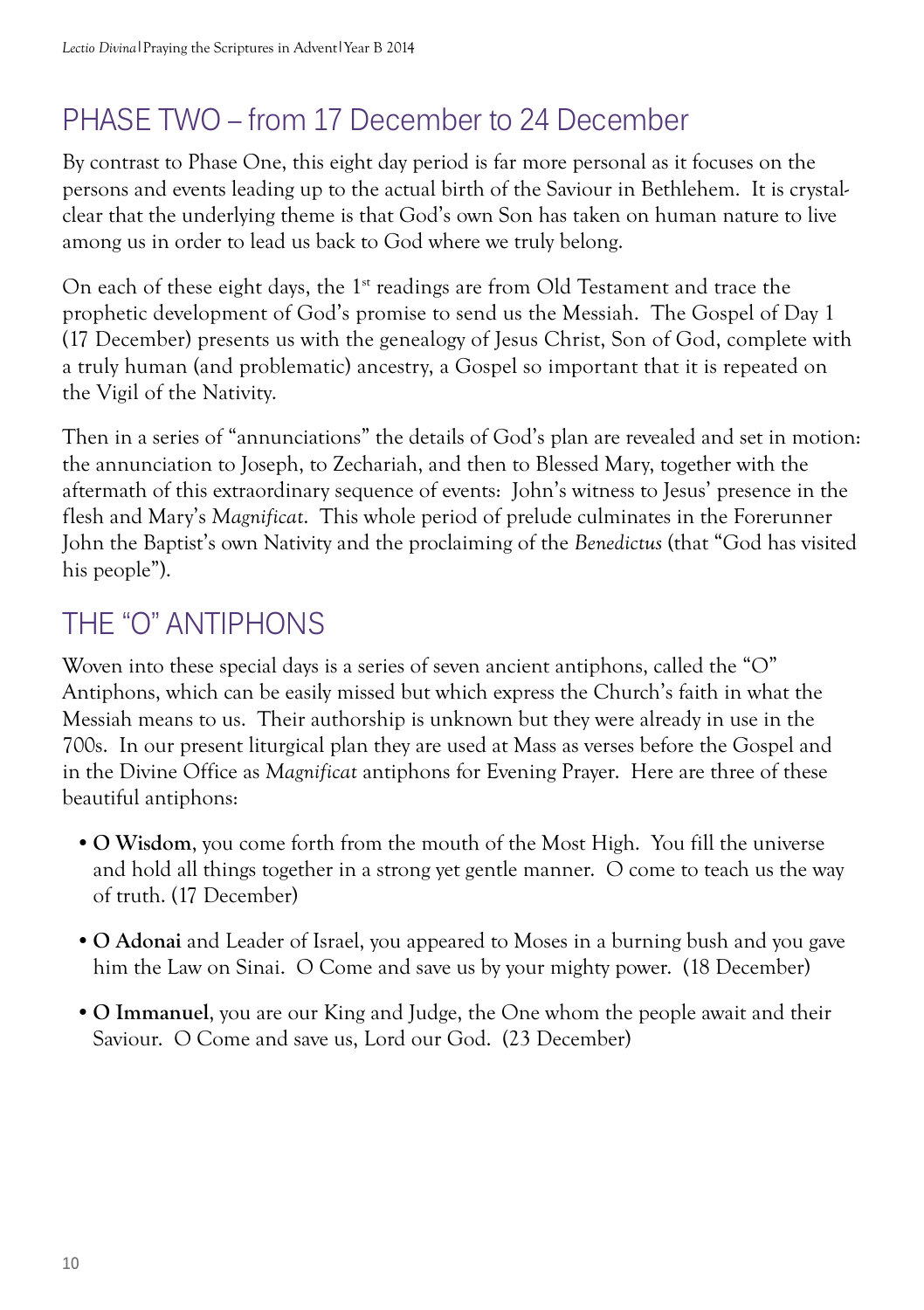## SUMMARISING THE ADVENT THEMES

- 1.**Preparing to accept "Good News"**: The Canticle of the Angels (*Lk 2:14*) is the Church's profound Christmas proclamation. Advent must prepare us in such a way that this Good News, when it is proclaimed in the Church, is accepted and taken to heart.
- 2.**Appreciating the mystery of the Word made flesh**: That the divine Son of God actually took on our own human nature is the foundation of our entire faith. But appreciating the humanity of Jesus the Christ really depends upon how we understand and appreciate our own human nature. In the course of a year so many things happen to shake our faith in the human condition and its destiny. Advent is a prime time for correcting this negative bias and checking our fundamental basis for hope.
- 3.**A recommitment to justice and mercy**: The urgent cry of John the Baptist can be heard throughout the Advent season, "Prepare the way of the Lord! Make straight his paths!" The vigilance and watchfulness called for here does not entail an increase in personal anxiety or spiritual pressure. It flows out of our Baptismal and Confirmational sense of responsibility for our world, for love of the person, and our commitment to practical justice and mercy "as we await the blessed hope and the coming of our Saviour Jesus Christ".
- 4.**The Advent response of baptismal conversion of heart**: As we have seen, Advent had its beginnings in the celebration of Baptism as the rising of the Light of God's face shining in the face of Jesus. Our  $21<sup>st</sup>$  century Advent likewise is a call to conversion of heart and true reconciliation as we turn from the inherent darkness to embrace this Light.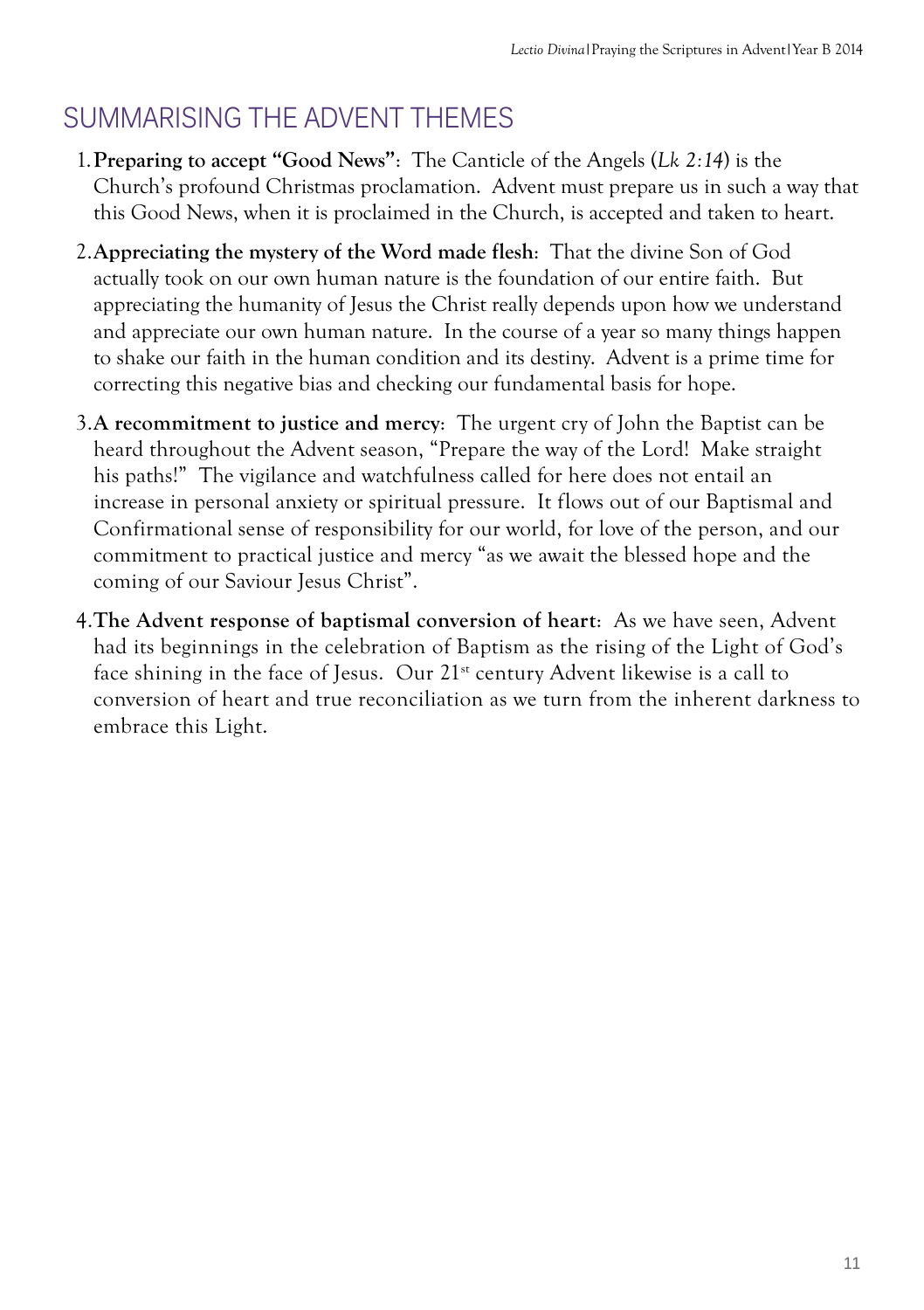## Prayer as we approach the Season of Advent

*Lord, it happens every year. I think that this will be the year that I have a reflective Advent.* 

*I look forward to Sunday and this new season.* 

*But all around me are the signs rushing me to Christmas and some kind of celebration that equates spending with love.* 

*I need your help, Lord. I want to slow my world down. This year, more than ever, I need Advent, these weeks of reflection and longing for hope in the darkness.*

*This year, help me to have that longing. Help me to feel it in my heart and be aware of the hunger and thirst in my own soul. Deep down, I know there is something missing in my life, but I can't quite reach for it. I can't get what is missing.*

*I know it is about you, Lord. You are not missing from my life, but I might be missing the awareness of all of the places you are present there.*

*Be with me. Guide me in these weeks to what you want to show me this Advent. Help me to be vulnerable enough to ask you to lead me to the place of my own weakness, the very place where I will find you the most deeply embedded in my heart, loving me without limits.*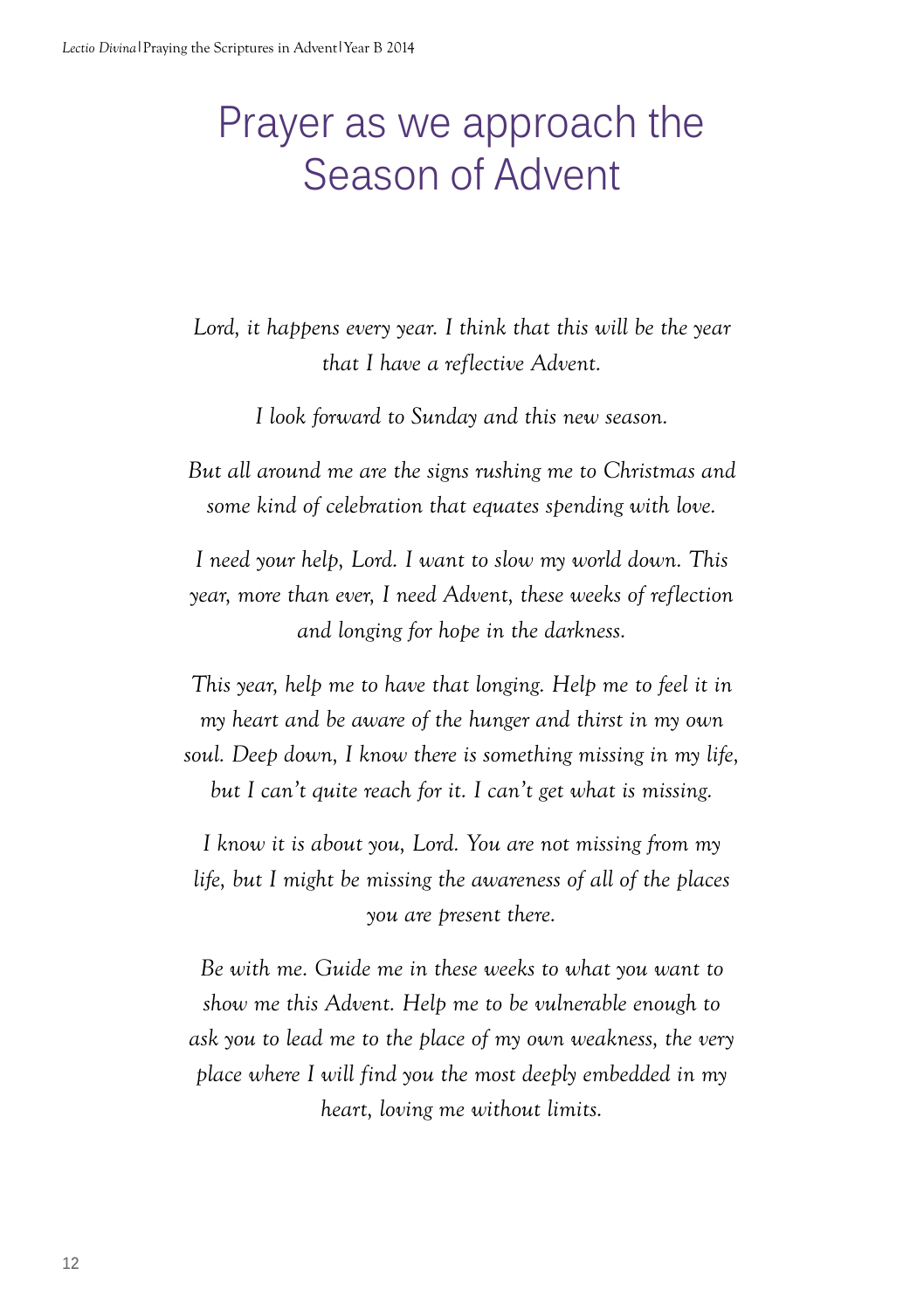# 1st Sunday of Advent

*Lectio Divina***|**Praying the Scriptures in Advent**|**Year B 2014

**13**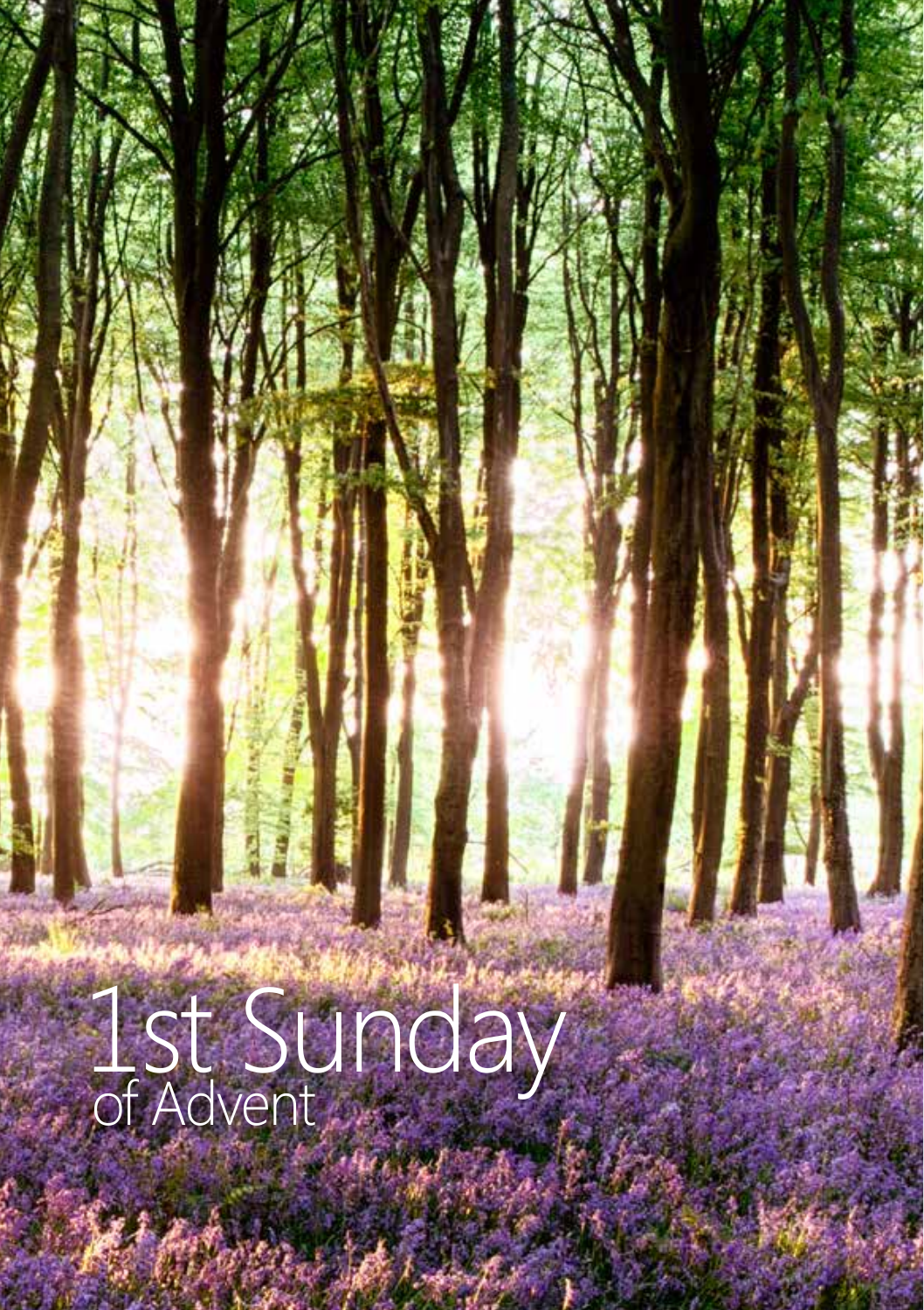## 1<sup>st</sup> Sunday – Advent Year B

Elcome into Advent as we prepare for the coming of Emmanuel, when God will be with us to dwell among us. It has long been the human heart's desire to know God ever more intimately. Such yearnings are echoed in today's Read will be with us to dwell among us. It has long been the human heart's desire to know God ever more intimately. Such yearnings are echoed in today's Reading from *Is 64:1*, 'O that you would tear open the heavens and come down.' Yet what is it that we anticipate in God's approach? What is it we want from God? What is it that we deeply need? Once again let us return to *Is 64:8* where we read, 'we are the clay, and you are our potter; we are all the work of your hand.' The desire of the human heart is to know its Creator ever more intimately. In this Advent we hope to be made more into the image of God. Advent is a time to prepare ourselves for change, so that God can work in us, recreating us in love and spirit.

Advent is a necessary time in all our lives as we often stray from our purpose and we forget the essence of our life, which is Emmanuel, God with us. Advent is a time to openly recall how much we need God in our midst. Advent invites us to prepare among humanity, place of welcome and hospitality, where God can be. As *1 Cor. 1:9* reminds us, 'God is faithful; by him you were called into the fellowship of his Son, Jesus Christ our Lord.' To be in fellowship with Jesus, however, is also to be in fellowship with all people. In Advent, preparation for Christmas is a universal event, where we as one Church, from one end of the earth to the other, gather to welcome Emmanuel. Yet Advent is only the beginning for when Jesus comes we are transformed and our union with God is forever ongoing and reflected in our relationship with all. This is achieved through the gift of grace given to us in God, 'for in every way you have been enriched in him, in speech and knowledge of every kind' (*1 Cor 1:5*). Thus Christmas is the acknowledgment that in the coming of Emmanuel, we are all one with God, we are all brothers and sisters in Christ.

So 'Beware, keep alert; for you do not know when the time will come' as we read in *Mk 13:33*. We have Advent to help us prepare to receive a gift that will transform our entire lives, a preparation where we are moulded by our Creator to become people of peace and joy. Advent reminds us how wonderful the coming of Emmanuel is and it reminds us to partake in this great event, to gladly prepare and be ready for a God who will grace us with every blessing.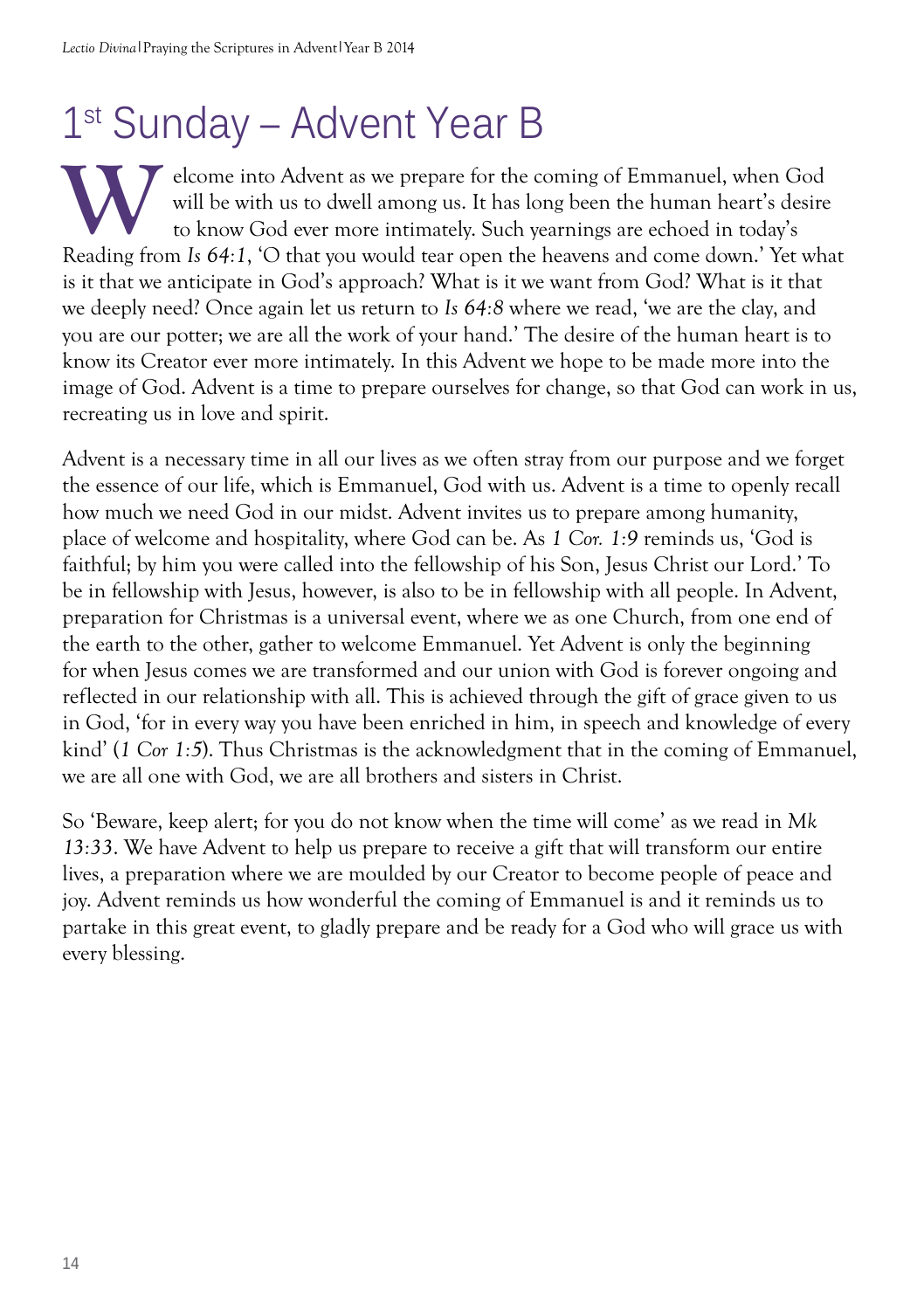## Isaiah 63:16-17, 64:1, 3-8

63 16*For you are our father, though Abraham does not know us and Israel does not acknowledge us; you, O LORD, are our father; our Redeemer from of old is your name.*  <sup>17</sup>*Why, O LORD, do you make us stray from your ways and harden our heart, so that we do not fear you? Turn back for the sake of your servants, for the sake of the tribes that are your heritage.* 

64 *O that you would tear open the heavens and come down, so that the mountains would quake at your presence.* <sup>3</sup> *When you did awesome deeds that we did not expect, you came down, the mountains quaked at your presence.* <sup>4</sup> *From ages past no one has heard, no ear has perceived, no eye has seen any God besides you, who works for those who wait for him.* <sup>5</sup> *You meet those who gladly do right, those who remember you in your ways. But you were angry, and we sinned; because you hid yourself we transgressed.* <sup>6</sup> *We have all become like one who is unclean, and all our righteous deeds are like a filthy cloth. We all fade like a leaf, and our iniquities, like the wind, take us away.* <sup>7</sup> *There is no one who calls on your name, or attempts to take hold of you; for you have hidden your face from us, and have delivered us into the hand of our iniquity.* <sup>8</sup> *Yet, O LORD, you are our Father; we are the clay, and you are our potter; we are all the work of your hand.*

## 1 Corinthians 1:3-9

1 3 *Grace to you and peace from God our Father and the Lord Jesus Christ.* <sup>4</sup> *I give thanks to my God always for you because of the grace of God that has been given you in Christ Jesus,*  <sup>5</sup>for in every way you have been enriched in him, in speech and knowledge of every kind–  $^6$ just *as the testimony of Christ has been strengthened among you—* <sup>7</sup> *so that you are not lacking in any spiritual gift as you wait for the revealing of our Lord Jesus Christ.* <sup>8</sup> *He will also strengthen you to the end, so that you may be blameless on the day of our Lord Jesus Christ.*  9 *God is faithful; by him you were called into the fellowship of his Son, Jesus Christ our Lord.* 

## Mark 13:33-37

13 33*Beware, keep alert; for you do not know when the time will come.* 34*It is like a man going on a journey, when he leaves home and puts his slaves in charge, each with his work, and commands the doorkeeper to be on the watch.* 35*Therefore, keep awake—for you do not know when the master of the house will come, in the evening, or at midnight, or at cockcrow, or at dawn,* 36*or else he may find you asleep when he comes suddenly.* 37*And what I say to you I say to all: Keep awake."*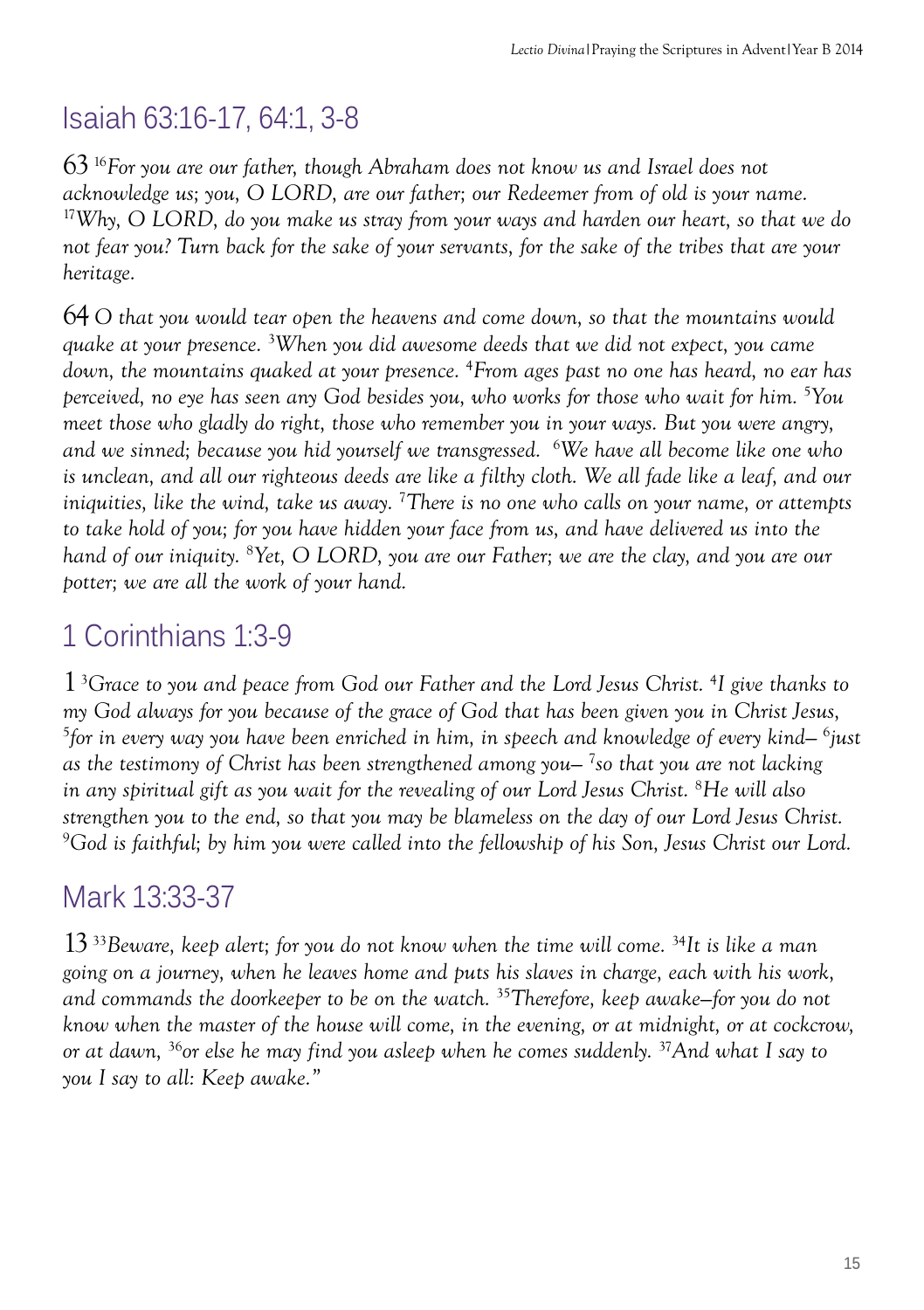## 2nd Sunday of Advent

**16**

*Lectio Divina***|**Praying the Scriptures in Advent**|**Year B 2014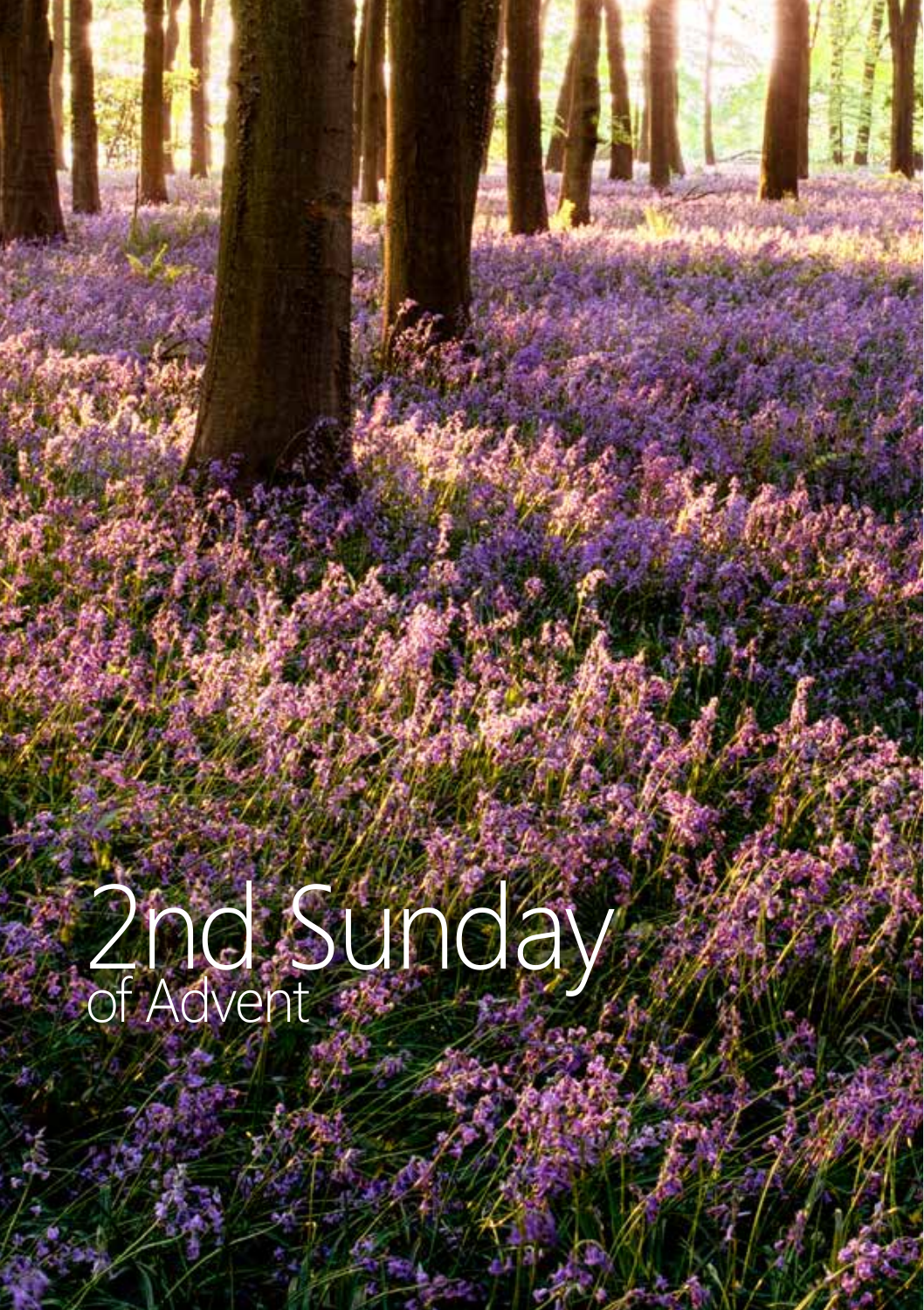## 2nd Sunday – Advent Year B

n Advent we prepare to celebrate the greatest miracle we will ever encounter, the miracle of our Lord and Saviour taking on our humanity. **I**

1st Isaiah and John the Baptist call on us to tear down our mountains and fill in our valleys to make straight the path of Our Lord. Our valleys are the times when we do not live as Jesus has taught us. Our mountains are times when we live against those teachings. We are to make level the uneven ground of our lives turning our rough places into a plain. We are to make straight the path of Our Lord to our hearts and our souls.

2,000 years ago John the Baptist strode out of the desert proclaiming to all who would listen that they were to make low their mountains and lift up their valleys. John was a wild looking figure. He wore camel skin clothes and a thick brown belt. He had wild hair and a wild, bushy beard. His eyes fixed his audience with a fierce gaze. His language was uncompromising. "The ground of your lives is uneven. The places of your lives are rough! Make straight the path of Our Lord!"

It is by no co-incidence that John bore a remarkable resemblance to the great prophet Elijah, wearing the same clothes Elijah wore. It is no co-incidence that John spoke fiercely in an uncompromising manner as did Elijah. It is no co-incidence that John baptised at Bethany over the Jordan where Elijah had ascended to heaven in a fiery chariot.

John was saying, "Look at me, look at me! Like Elijah I have something important to say. Listen or suffer the consequences! Make straight the path of the Lord!"

In our second reading St Peter reminds us that our Lord will patiently wait until each of us tear down our mountains and lift up our valleys. In our first reading Isaiah reminds us that Our Lord will feed us, gather us in his arms, carry us and gently lead us. We are his sheep. He is our shepherd. He knows us each by name. Our shepherd will climb our mountains and descend into our valleys, to carry us and lead us to the "new heavens and the new earth, where righteousness dwells." Our Shepherd will not let any of his sheep perish.

2,000 years ago John heralded Jesus the Christ, the Son of the Living God, whose sandals he was not fit to untie. 30 years before then, the stars heralded the birth of Jesus, the angels sang his glory, the shepherds told all who listen that he was born and the animals whose manger he shared lowed gently. Creation knelt at the crib of our Lord and Saviour, marvelling at the miracle of his birth.

Today we who share in the baptism of Jesus the Christ, baptised with the Spirit not just water, kneel in worship of Our Lord and God, who has taken on our humanity so we may share in his Divinity. We tear down our mountains and fill in our valleys, making our rough places level. We make straight the path of Our Lord. Do we?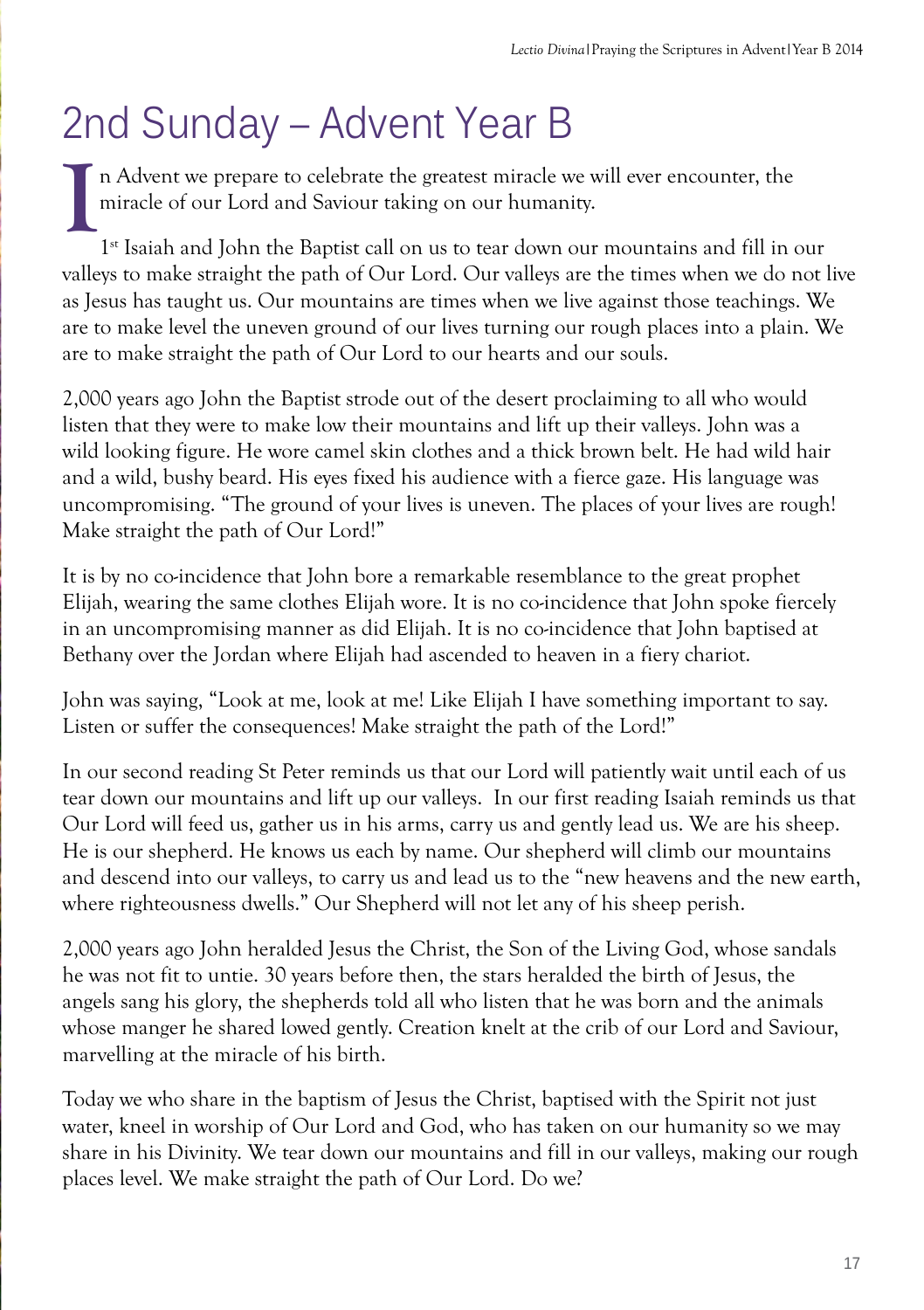## Isaiah 40:1-5, 9-11

40 *Comfort, O comfort my people, says your God.* <sup>2</sup> *Speak tenderly to Jerusalem, and cry to her that she has served her term, that her penalty is paid, that she has received from the Lord's hand double for all her sins.* <sup>3</sup> *A voice cries out: "In the wilderness prepare the way of the LORD, make straight in the desert a highway for our God.* <sup>4</sup> *Every valley shall be lifted up, and every mountain and hill be made low; the uneven ground shall become level, and the rough places a plain.* <sup>5</sup> *Then the glory of the LORD shall be revealed, and all people shall see it together, for the mouth of the LORD has spoken."* 

9 *Get you up to a high mountain, O Zion, herald of good tidings; lift up your voice with strength, O Jerusalem, herald of good tidings, lift it up, do not fear; say to the cities of Judah, "Here is your God!"* 10*See, the Lord GOD comes with might, and his arm rules for him; his reward is with him, and his recompense before him.* 11*He will feed his flock like a shepherd; he will gather the lambs in his arms, and carry them in his bosom, and gently lead the mother sheep.* 

#### 2 Peter 3:8-14

3 8 *But do not ignore this one fact, beloved, that with the Lord one day is like a thousand years, and a thousand years are like one day.* 9*The Lord is not slow about his promise, as some think of slowness, but is patient with you, not wanting any to perish, but all to come to repentance.* 10*But the day of the Lord will come like a thief, and then the heavens will pass away with a loud noise, and the elements will be dissolved with fire, and the earth and everything that is done on it will be disclosed.* 

<sup>11</sup>*Since all these things are to be dissolved in this way, what sort of persons ought you to be in leading lives of holiness and godliness,* 12*waiting for and hastening the coming of the day of God, because of which the heavens will be set ablaze and dissolved, and the elements will melt with fire?* 13*But, in accordance with his promise, we wait for new heavens and a new earth, where righteousness is at home.* 14*Therefore, beloved, while you are waiting for these things, strive to be found by him at peace, without spot or blemish.*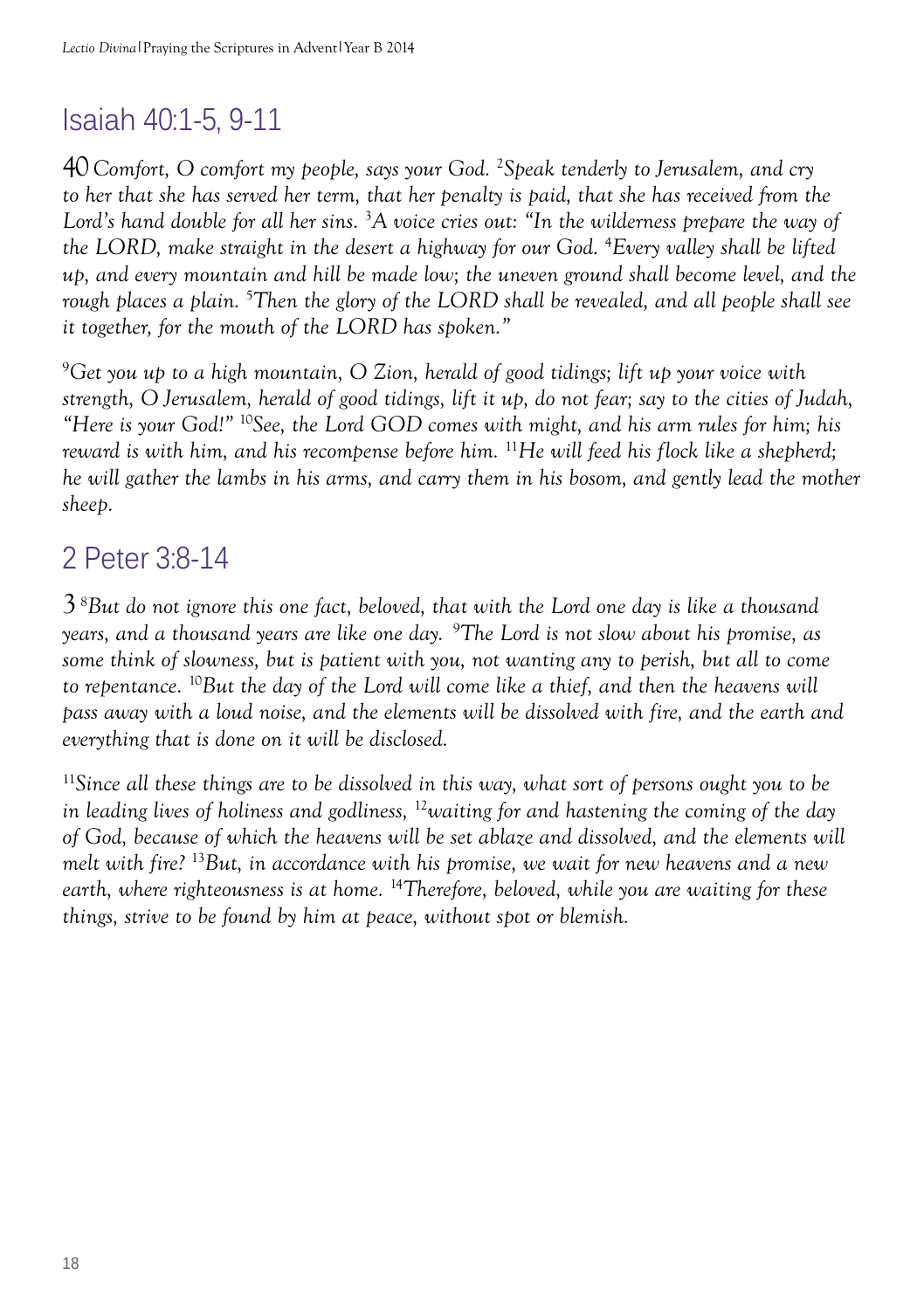## Mark 1:1-8

1 *The beginning of the good news of Jesus Christ, the Son of God.* 

2 *As it is written in the prophet Isaiah,* 

*"See, I am sending my messenger ahead of you, who will prepare your way;* 

3 *the voice of one crying out in the wilderness:* 

*'Prepare the way of the Lord, make his paths straight,'"* 

4 *John the baptiser appeared in the wilderness, proclaiming a baptism of repentance for the forgiveness of sins.* <sup>5</sup> *And people from the whole Judean countryside and all the people of Jerusalem were going out to him, and were baptised by him in the river Jordan, confessing their sins.* <sup>6</sup> *Now John was clothed with camel's hair, with a leather belt around his waist, and he ate locusts and wild honey.* <sup>7</sup> *He proclaimed, "The one who is more powerful than I is coming after me; I am not worthy to stoop down and untie the thong of his sandals.* <sup>8</sup> *I have baptised you with water; but he will baptise you with the Holy Spirit."*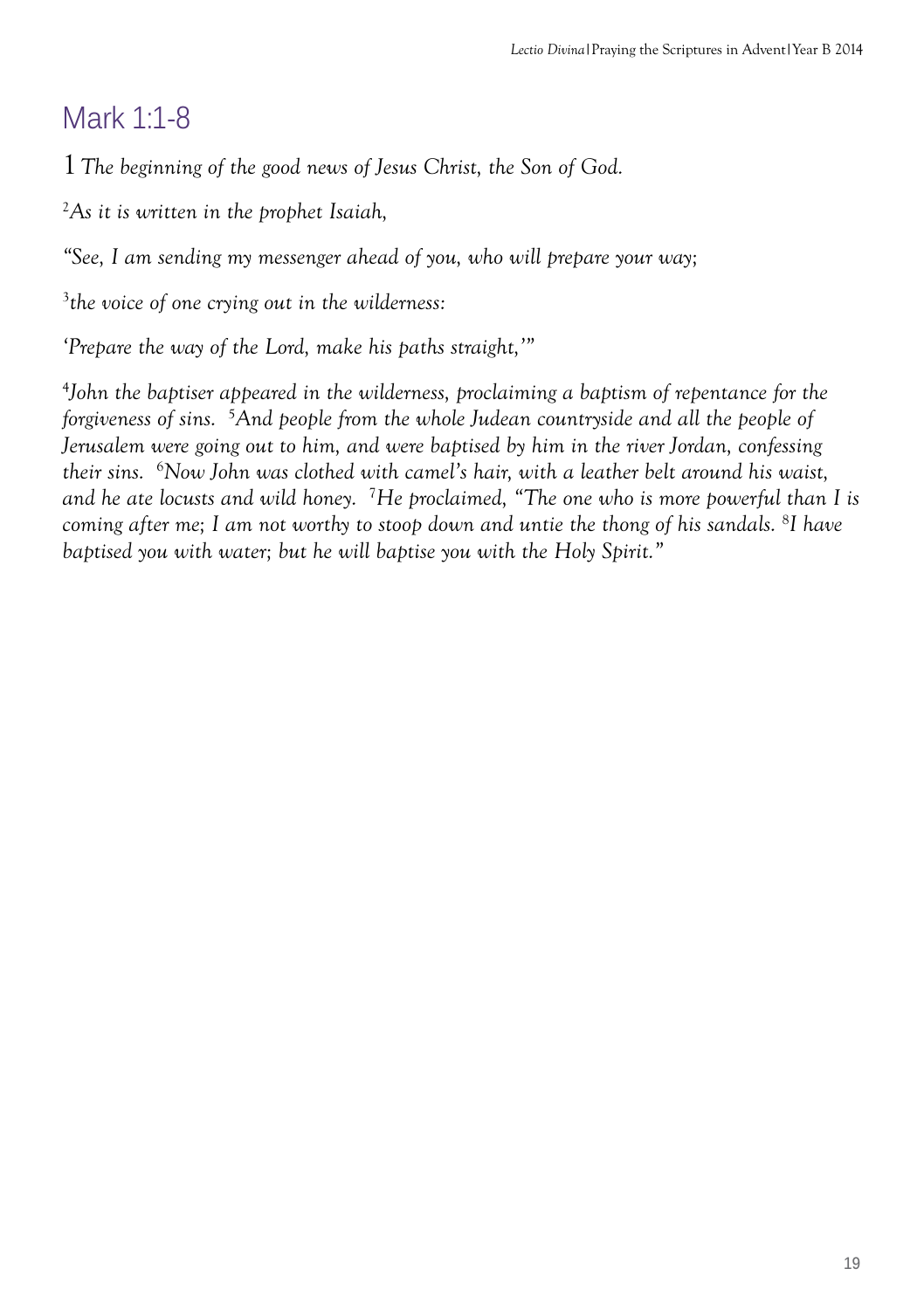## Halfway through Advent - have I missed it?

t's halfway through Advent and I'm not sure what happened. I really wanted to make this a reflective and calm season, preparing for your birth and pondering how you came It's halfway through Advent and I'm not sure what happened. I really wanted to make<br>this a reflective and calm season, preparing for your birth and pondering how you came<br>into this world in such a stunningly humble way. Bu sometimes even short-tempered with those I love the most. Where are you in THAT?

I am discouraged and wish I could start over. But as I sit here in the rare moment of silence, I contemplate your birth. In a bed of straw, with the smell of manure everywhere. It's a mess in that stable ... and come to think of it, my life is a little messy, too. I suddenly see that it is not just into the mess of the stable but into my mess that you enter the world.

You came into a humble place and that humility is often where I live my life - feeling guilty or distracted and wishing I were a better person. But if I stop thinking of myself and focus on you, I realize that there you are, waiting to love me, even though I have so many unfulfilled good intentions about prayer, so many desires of how to change this fleeting Advent season.

I can begin Advent today and make this season deeper by making room in my heart for you. I can take just a moment before I get out of bed in the morning and feel the empty place in my life I so often fill with my busy-ness. It is there I need you the most.

Come, Lord Jesus. Come into that dark and lonely spot in my heart. You know what my needs are more than I do. Let me feel your love. If I only carry that thought with me each day, it will prepare me for Christmas.

Thank you, Lord. It's not too late. You are waiting to enter my life today, wherever I let you in. Help me to open my heart in these remaining days.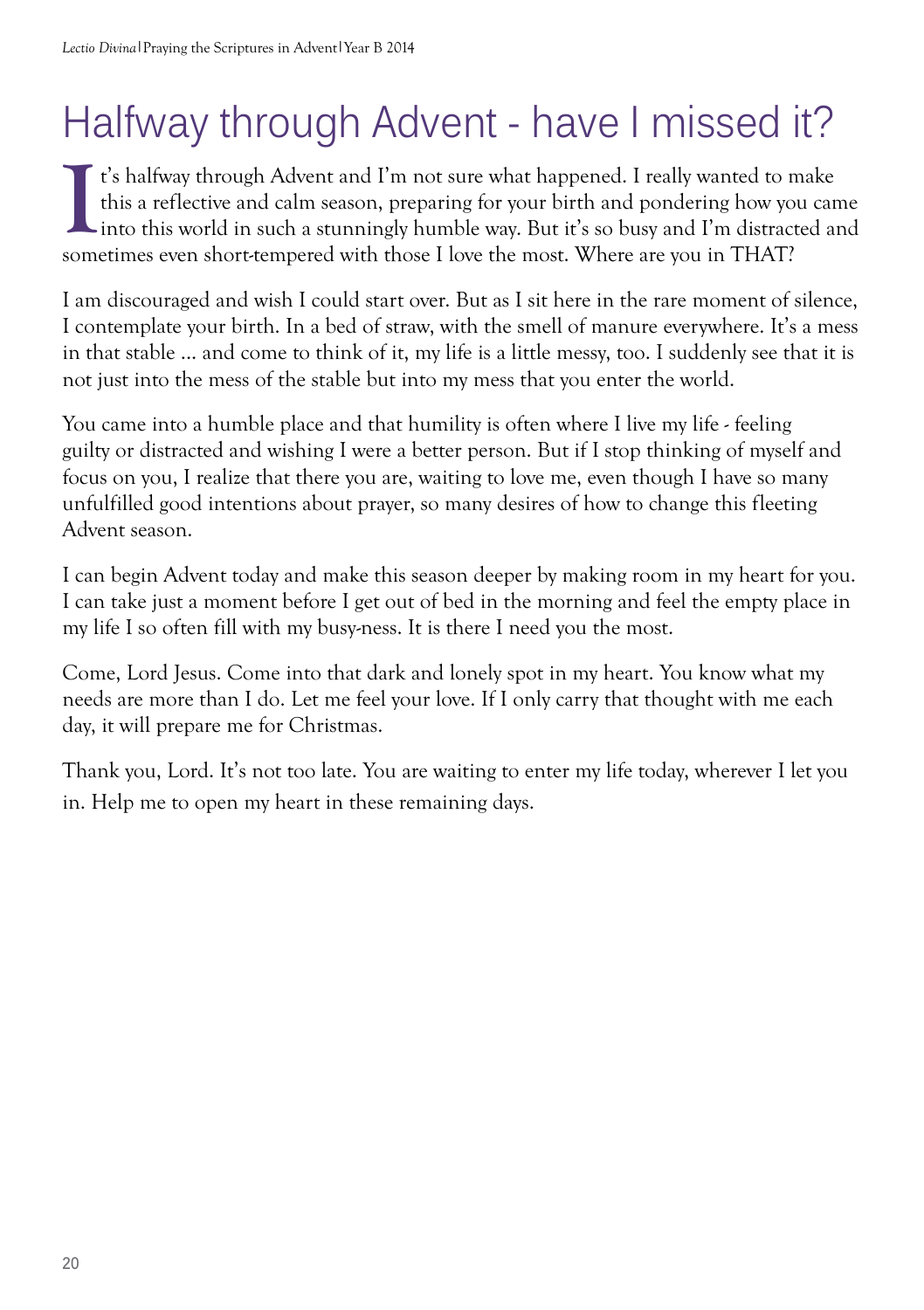# 3rd Sunday of Advent

**21**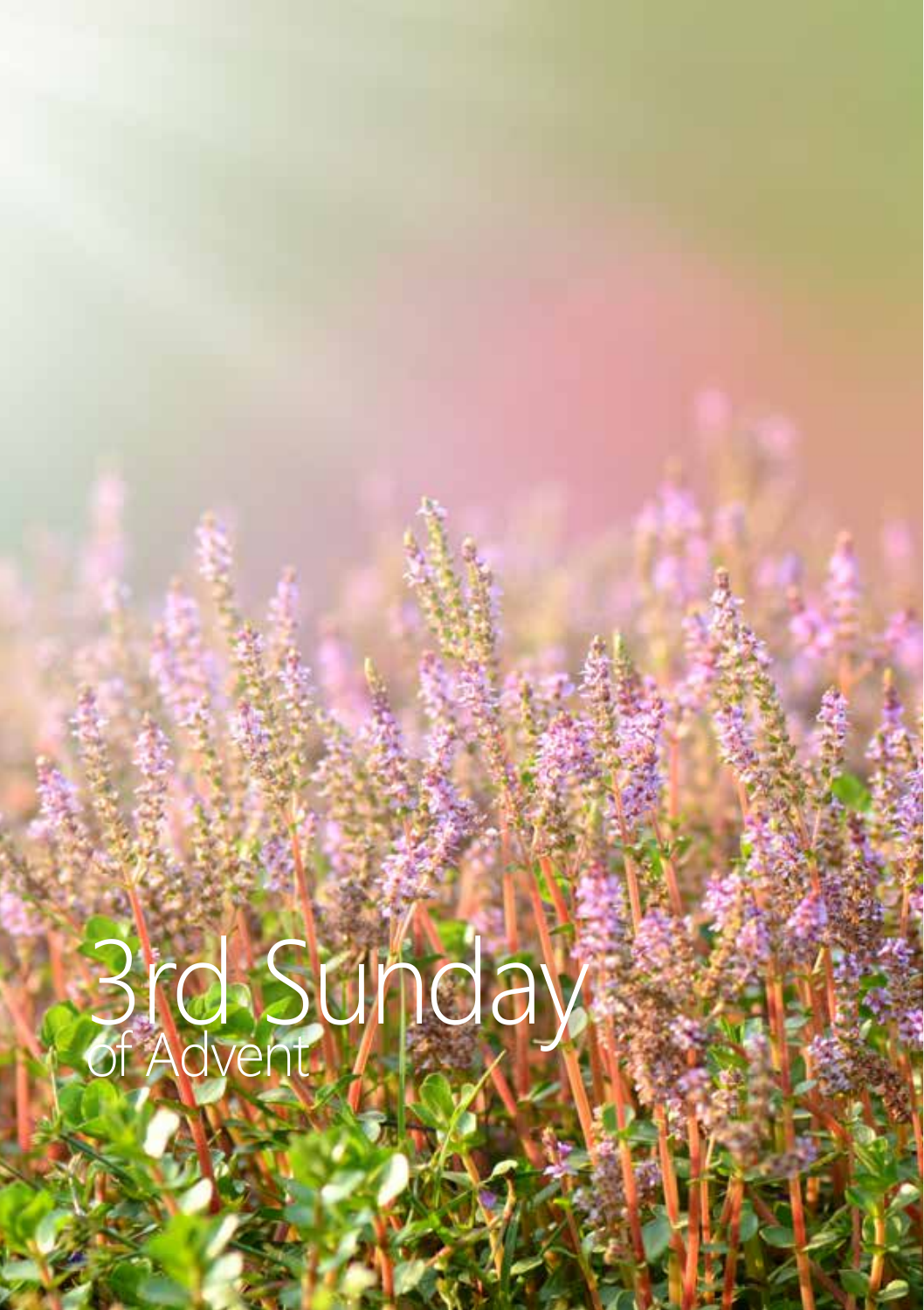## 3rd Sunday – Advent Year B

wo weeks to go and Christmas will be upon us. Today is *Gaudate Sunday* which means rejoicing Sunday. Originally Advent was longer than it now is and was a time of penance as well as of prayer and preparation. The Church decided we should have a day off, a day of celebration in the middle of our time of penance. Some priests will wear pink to highlight the different flavour of this Sunday from the other Sundays of Advent. **T**

In our first reading from Isaiah we read that, "The Lord God will cause righteousness and praise to spring up before all nations." In our second reading from Paul's first letter to the Thessalonians we are encouraged to, "Rejoice always, to greet all the brothers and sisters with a holy kiss." Very much party mode! We greet each other with a kiss and rejoice as our Lord God brings righteousness to our world and our lives.

But we have to prepare for this party. There is work to do. We are to "bring good news to the oppressed, bind up the broken hearted, proclaim liberty to captives and release to prisoners, to comfort all who mourn." St Paul exhorts us to "be at peace, encourage the faint heartened, help the weak, be patient, always seek to do good, pray without ceasing." We are preparing to party with the Lord. The "we" is you, me and all of God's children.

To be ready to party in righteousness we are to feed the hungry, give water to the thirsty, clothe the naked, visit the lonely and care for the elderly and sick. We are to speak for the voiceless. Everyone is invited to this party and it is our job to make sure they make it.

John was not a party animal. He was also not the Light, not the Messiah, not Elijah and not **the** Prophet (he was a prophet but not **the** prophet). He told the priests and Levites that he wasn't any of those things. Rather he was the voice in the wilderness, the baptiser, the witness to the light.

Jesus the Christ is the Light. He is the Way, the Truth and the Life. He is the Good Shepherd. He is the Christ, the Son of the Living God. The party we are preparing for is in his honour. He is the guest of honour. He is the Host, from whom we receive the gift of eternal life. Although Jesus came after John in time, he preceded John, he succeeded John and he raised John from the dead by his death and resurrection.

John told us to get ready for the party to end all parties. Jesus is coming. When he does, you, me and all his brothers and sisters, our brothers and sisters will celebrate in our Father's many roomed home. What a party that will be!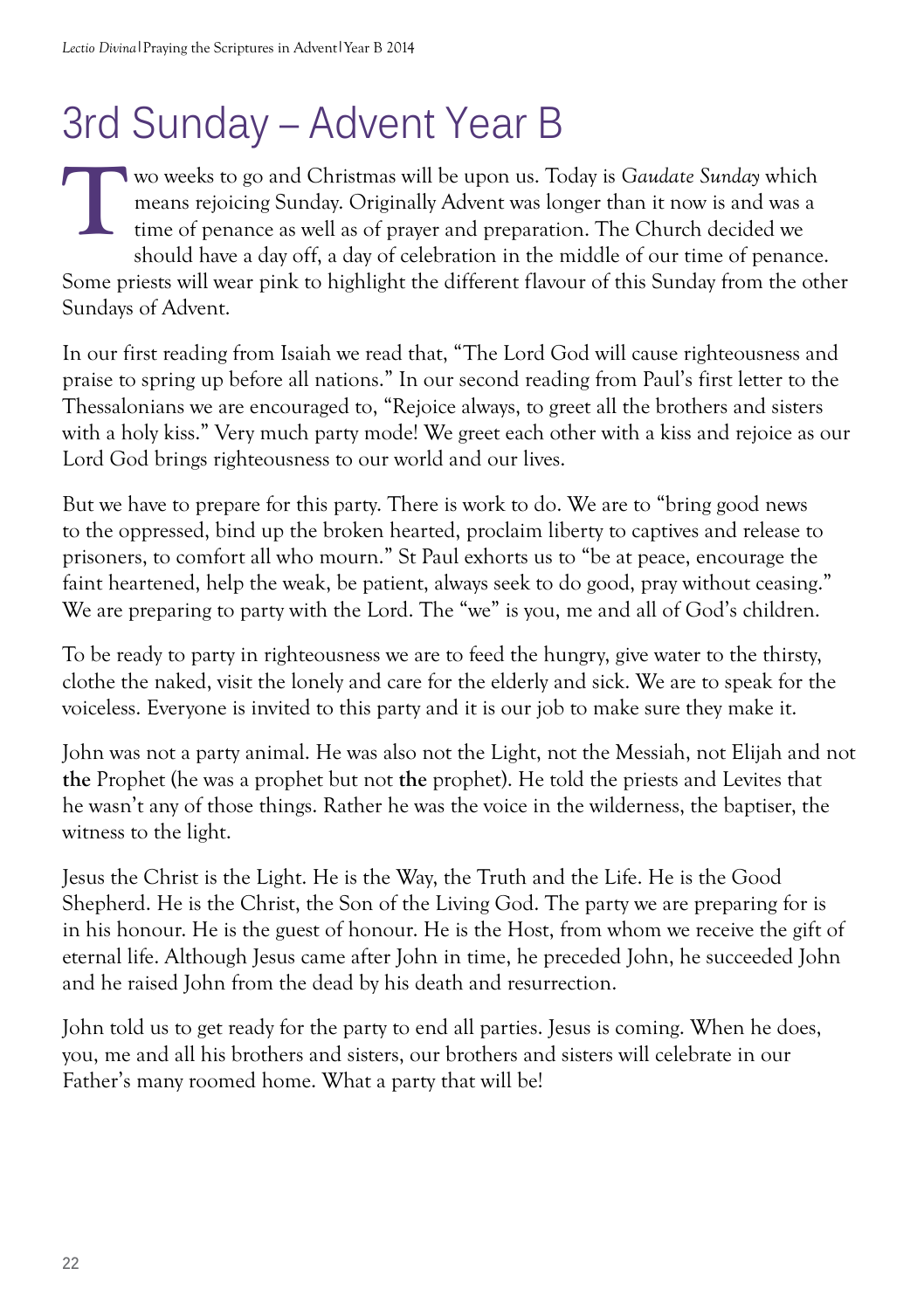## Isaiah 61:1-2, 10-11

61 *The spirit of the Lord GOD is upon me, because the LORD has anointed me; he has sent me to bring good news to the oppressed, to bind up the brokenhearted, to proclaim liberty to the captives, and release to the prisoners;* <sup>2</sup> *to proclaim the year of the Lord's favour, and the day of vengeance of our God; to comfort all who mourn.* 

<sup>10</sup>*I will greatly rejoice in the LORD, my whole being shall exult in my God; for he has clothed me with the garments of salvation, he has covered me with the robe of righteousness, as a bridegroom decks himself with a garland, and as a bride adorns herself with her jewels.* 11*For as the earth brings forth its shoots, and as a garden causes what is sown in it to spring up, so the Lord GOD will cause righteousness and praise to spring up before all the nations.* 

## 1 Thessalonians 5:12-28

5 12*But we appeal to you, brothers and sisters, to respect those who labour among you, and have charge of you in the Lord and admonish you;* 13*esteem them very highly in love because of their work. Be at peace among yourselves.* 14*And we urge you, beloved, to admonish the idlers, encourage the faint hearted, help the weak, be patient with all of them.* <sup>15</sup>See that *none of you repays evil for evil, but always seek to do good to one another and to all.* 

<sup>16</sup>*Rejoice always,* 17*pray without ceasing,* 18*give thanks in all circumstances; for this is the will of God in Christ Jesus for you.* 19*Do not quench the Spirit.* 20*Do not despise the words of prophets, 21but test everything; hold fast to what is good; 22abstain from every form of evil.* 

<sup>23</sup>*May the God of peace himself sanctify you entirely; and may your spirit and soul and body be kept sound and blameless at the coming of our Lord Jesus Christ.* 24*The one who calls you is faithful, and he will do this.* 25*Beloved, pray for us.* 26*Greet all the brothers and sisters with a holy kiss.* 27*I solemnly command you by the Lord that this letter be read to all of them.* <sup>28</sup>*The grace of our Lord Jesus Christ be with you.* 

## John 1:6-8, 19-28

1 6 *There was a man sent from God, whose name was John.* <sup>7</sup> *He came as a witness to testify to the light, so that all might believe through him.* <sup>8</sup> *He himself was not the light, but he came to testify to the light.* 

<sup>19</sup>*This is the testimony given by John when the Jews sent priests and Levites from Jerusalem to ask him, "Who are you?"* 20*He confessed and did not deny it, but confessed, "I am not the Messiah."* 21*And they asked him, "What then? Are you Elijah?" He said, "I am not." "Are*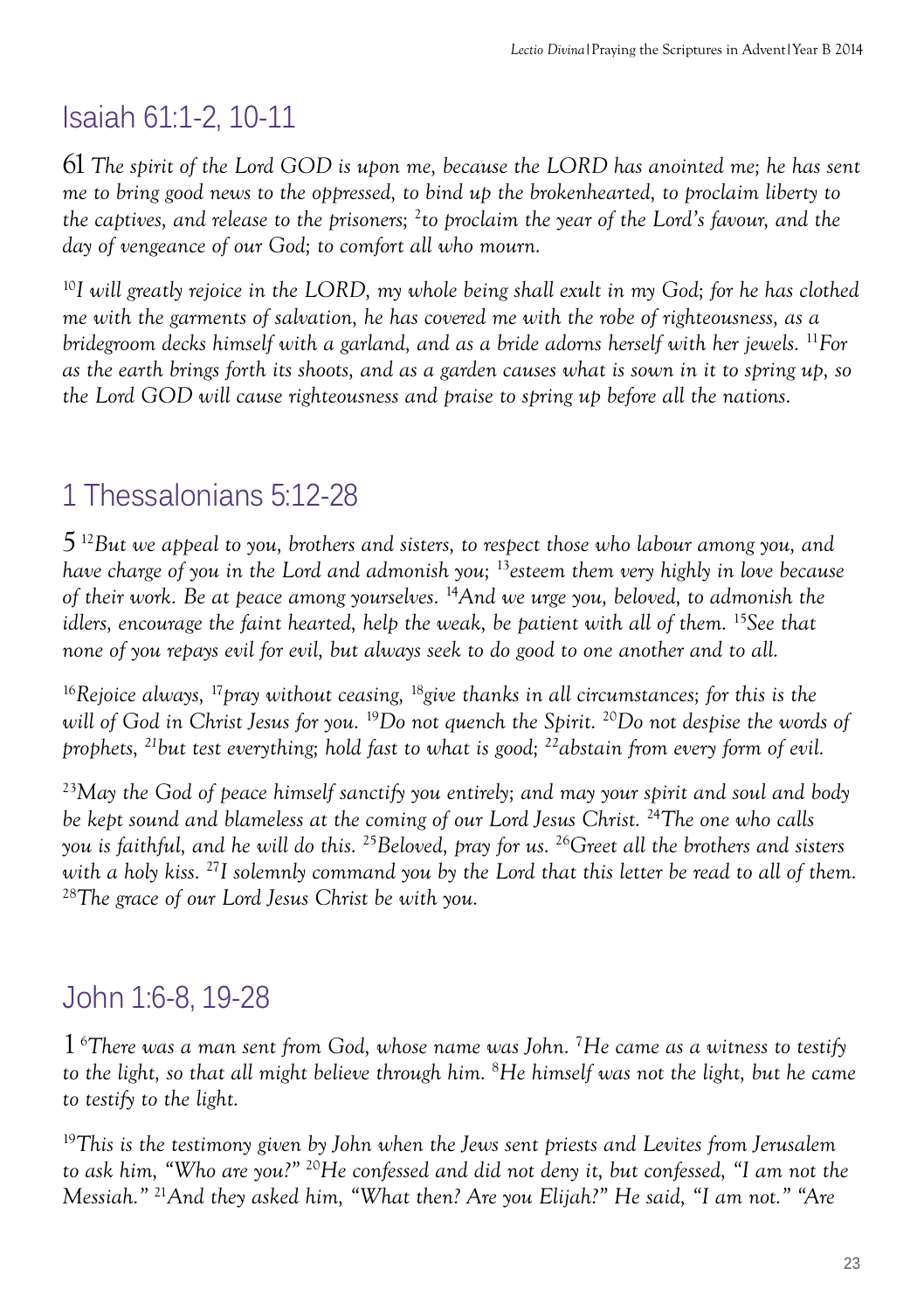*you the prophet?" He answered, "No."* 22*Then they said to him, "Who are you? Let us have an answer for those who sent us. What do you say about yourself?"* 23*He said, "I am the voice of one crying out in the wilderness, 'Make straight the way of the Lord,'" as the prophet Isaiah said.* 24*Now they had been sent from the Pharisees.* 25*They asked him, "Why then are you baptizing if you are neither the Messiah, nor Elijah, nor the prophet?"* 26*John answered them, "I baptise with water. Among you stands one whom you do not know,* 27*the one who is coming after me; I am not worthy to untie the thong of his sandal."* 28*This took place in Bethany across the Jordan where John was baptising.*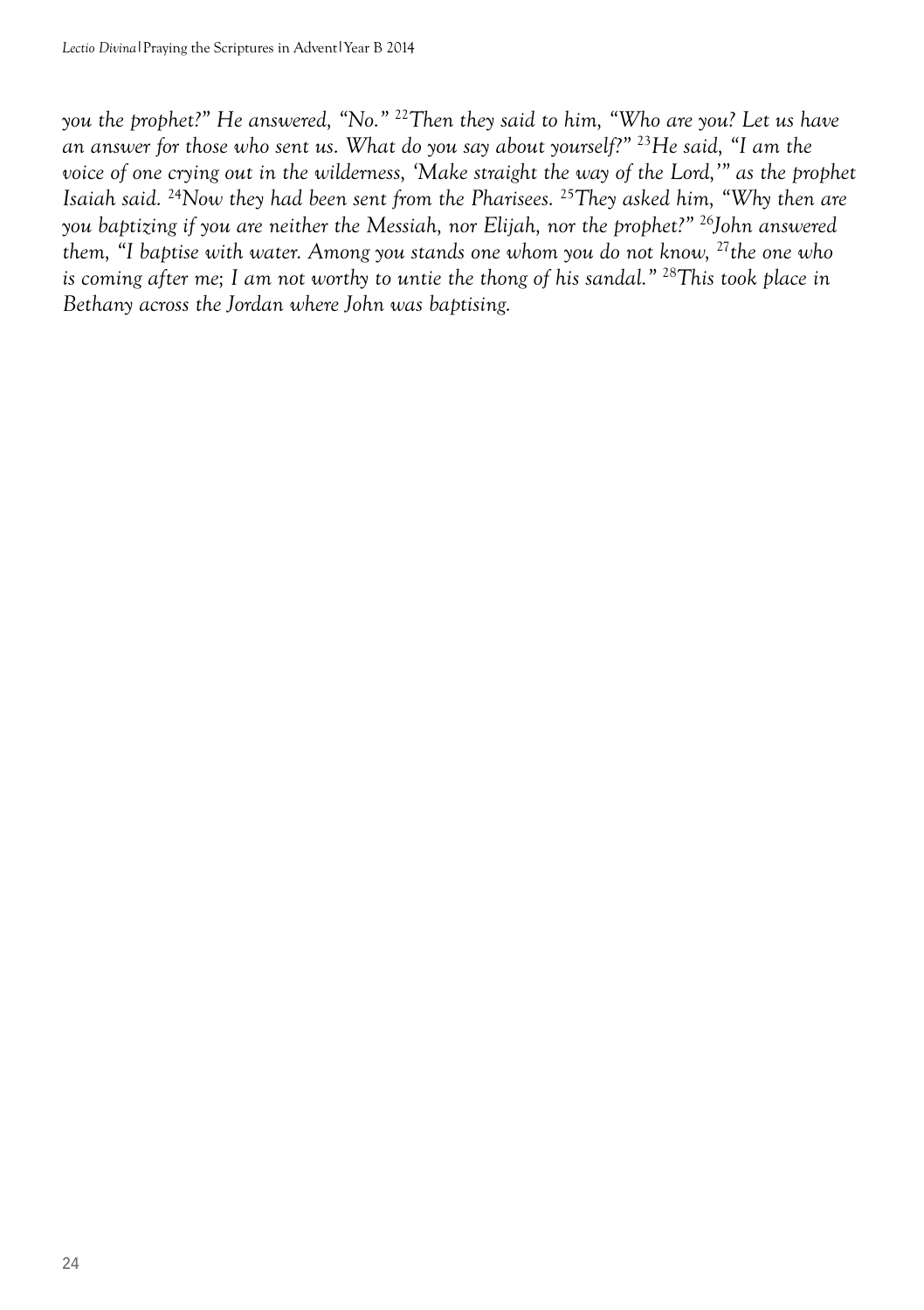# 4th Sunday of Advent

*Lectio Divina***|**Praying the Scriptures in Advent**|**Year B 2014

**25**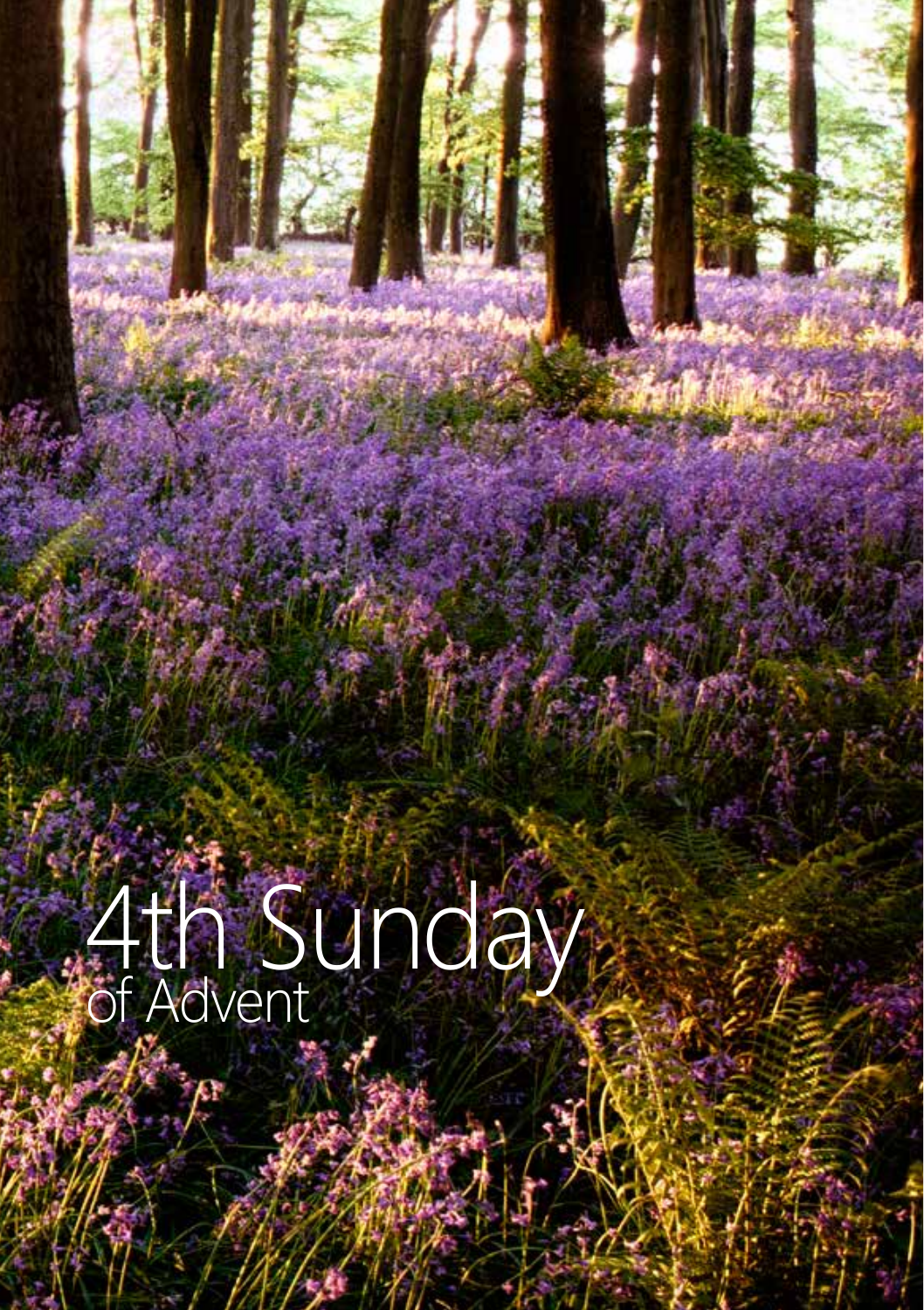## 4th Sunday – Advent Year B

t has become customary to send a birthday card congratulating the person who is marking another year of life, and although Christmas is often referred to as Jesus' If thas become customary to send a birthday card congratulating the person who is<br>marking another year of life, and although Christmas is often referred to as Jesus'<br>birthday, no one is so naive as to mail cards to him. Ra Christmas event by mailing cards to one another. Upon reflection (and without a nod to the commercial pressures exerted by the greeting card industry), this seems an appropriate custom -- particularly when the cards are genuine in their expression of the true spirit of the season. The birth of Jesus Christ is the source of our joy; the annual remembrance of the coming of God into human history gives rise to the mutual greetings we extend. By our cards and gifts, we are, saying to one another, "Congratulations; we are the people with whom God has chosen to live!"

Today's gospel, taken from the Lucan infancy narrative, is a greeting card of sorts, a birth announcement, addressed to an expectant world. A son is to be born; his name shall be Jesus. But, unlike contemporary birth announcements, which usually detail only the physical particulars (weight, length) of the child, and the day and time of the birth, the news of Jesus' birth was accompanied by an indication of his *purpose* and *mission* in life.

Similar examples of this literary genre can be found in the Hebrew Scriptures (birth announcements of Isaac, Sampson, Samuel) and in the secular literature of the Greco-Roman world (e.g. Plutarch's treatment of Coriolanus). However, Luke's annunciation of the birth of Jesus makes it clear that this unique nativity proclamation was far superior to other stories of its genre. Luke used a similar literary technique in telling of the birth of Jesus' precursor, John (*Luke 1:5-25*); he created two announcements of equal lengths, which contained the same basic elements. But, as Raymond E. Brown (*The Birth of the Messiah*, Image Books, Doubleday, New York: 1979), has explained, Luke's parallel accounts underscore the wondrous nature of Jesus' birth (not born in usual fashion) and the unique but subordinate position of John.

Whereas Jesus would be "great and Son of the Most High God" (*1:32*), John was described as one who would be "great in the sight of the Lord" (*1:15*). And while John was conceived of the union of Zechariah and Elizabeth (*1:13*), Jesus' birth was attributed by the evangelist to the power of the Most High (*1:35*). John's mission would be to "prepare a people fit for the Lord" (1:17) but Jesus would be the promised son of David whose rule and kingdom would never end (*1:32-33*). What God had pledged to David (first reading), concerning his everlasting dynasty, was to come to full flower in Jesus' person and mission.

In the greeting of the angelic messenger, "Rejoice, O, highly favoured daughter! The Lord is with you" (*v. 28*), Luke signals to his readers that the era of the messiah is dawning. Zephaniah (*3:14-17*) had extended a similar greeting to Israel, daughter of Zion, declaring, "Yahweh, your king is in your midst!" The prophet and his contemporaries believed that the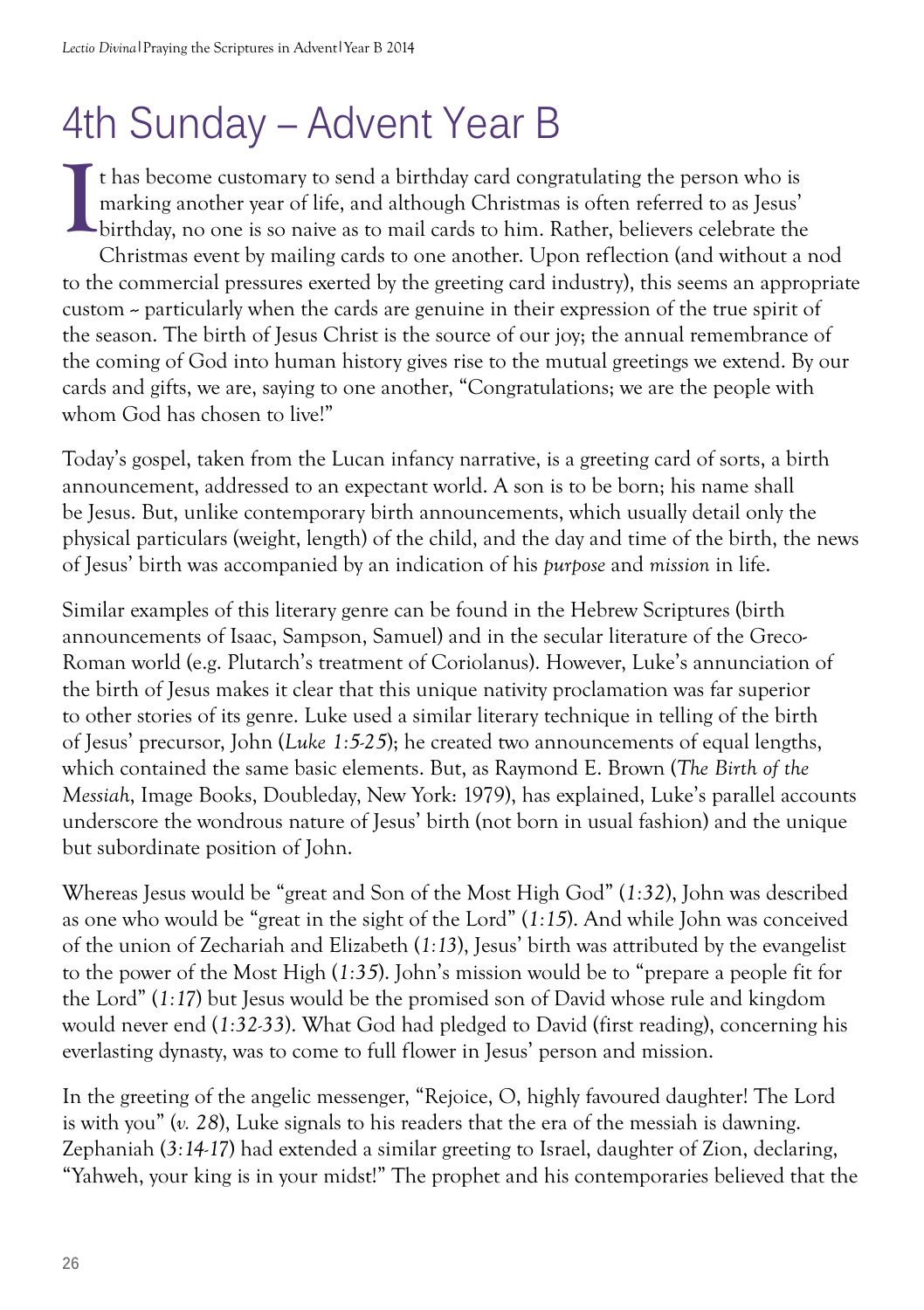greeting would be fully realized, i.e. God would be truly with the people, when the messiah finally appeared. By addressing Mary in this manner, the angelic messenger was, in effect, declaring that the prophecies of Zephaniah and Isaiah (*7:14*, Immanuel-God-with-us!) were being fulfilled.

Mary's acceptance of the birth announcement, "I am the maidservant . . . let it be done to me as you say" (*v. 38*) casts her in the same light as that of the remnant or poor ones of Israel (*anawim*) whose lives were lived in total trust and dependence on God. Mary's faith, as described by Luke, makes her realistic and appealing; readers of the gospel are told that she was "deeply troubled and wondered" at the message revealed to her (*1:29*). She questioned (*1:34*) and at times did not understand (*2:50*) but, all the while she trusted and pondered in her heart (*2:51*) as to her role and the role of her son in God's saving plan.

From the outset, Luke offers the figure of Mary as a model disciple, i.e. as one who hears the word of God and makes a conscious decision to live accordingly. Advent believers need not summon any maudlin sentimentality for her. Mary worked through the difficulties in her life; despite confusion and without fully comprehending all the ramifications, she remained committed, in faith. Because of her faith, she had the joy of knowing where God lives.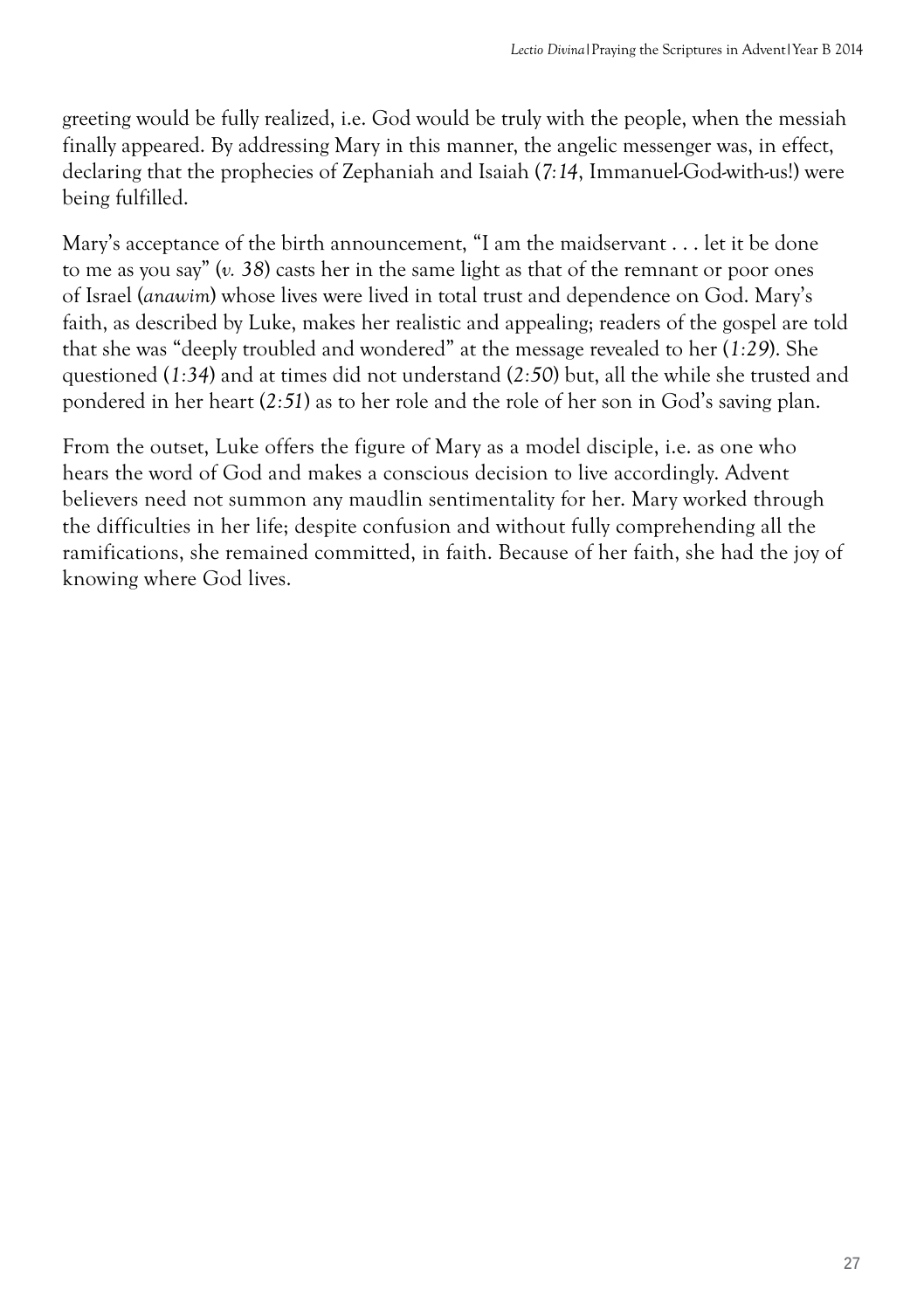## We seek Mary's intercession

*Mary, Virgin and Mother, you who, moved by the Holy Spirit, welcomed the word of life in the depths of your humble faith: as you gave yourself completely to the Eternal One, help us to say our own "yes" to the urgent call, as pressing as ever, to proclaim the good news of Jesus.* 

*Filled with Christ's presence, you brought joy to John the Baptist, making him exult in the womb of his mother. Brimming over with joy, you sang of the great things done by God. Standing at the foot of the cross with unyielding faith, you received the joyful comfort of the resurrection, and joined the disciples in awaiting the Spirit so that the evangelising Church might be born.* 

*Obtain for us now a new ardour born of the resurrection, that we may bring to all the Gospel of life which triumphs over death. Give us a holy courage to seek new paths, that the gift of unfading beauty may reach every man and woman.* 

*Virgin of listening and contemplation, Mother of love, Bride of the eternal wedding feast, pray for the Church, whose pure icon you are, that she may never be closed in on herself or lose her passion for establishing God's kingdom.* 

*Star of the new evangelization, help us to bear radiant witness to communion, service, ardent and generous faith, justice and love of the poor, that the joy of the Gospel may reach to the ends of the earth, illuminating even the fringes of our world.* 

*Mother of the living Gospel, wellspring of happiness for God's little ones, pray for us.* 

*Amen. Alleluia!* 

*Pope Francis: Evangelii Gaudium, #288*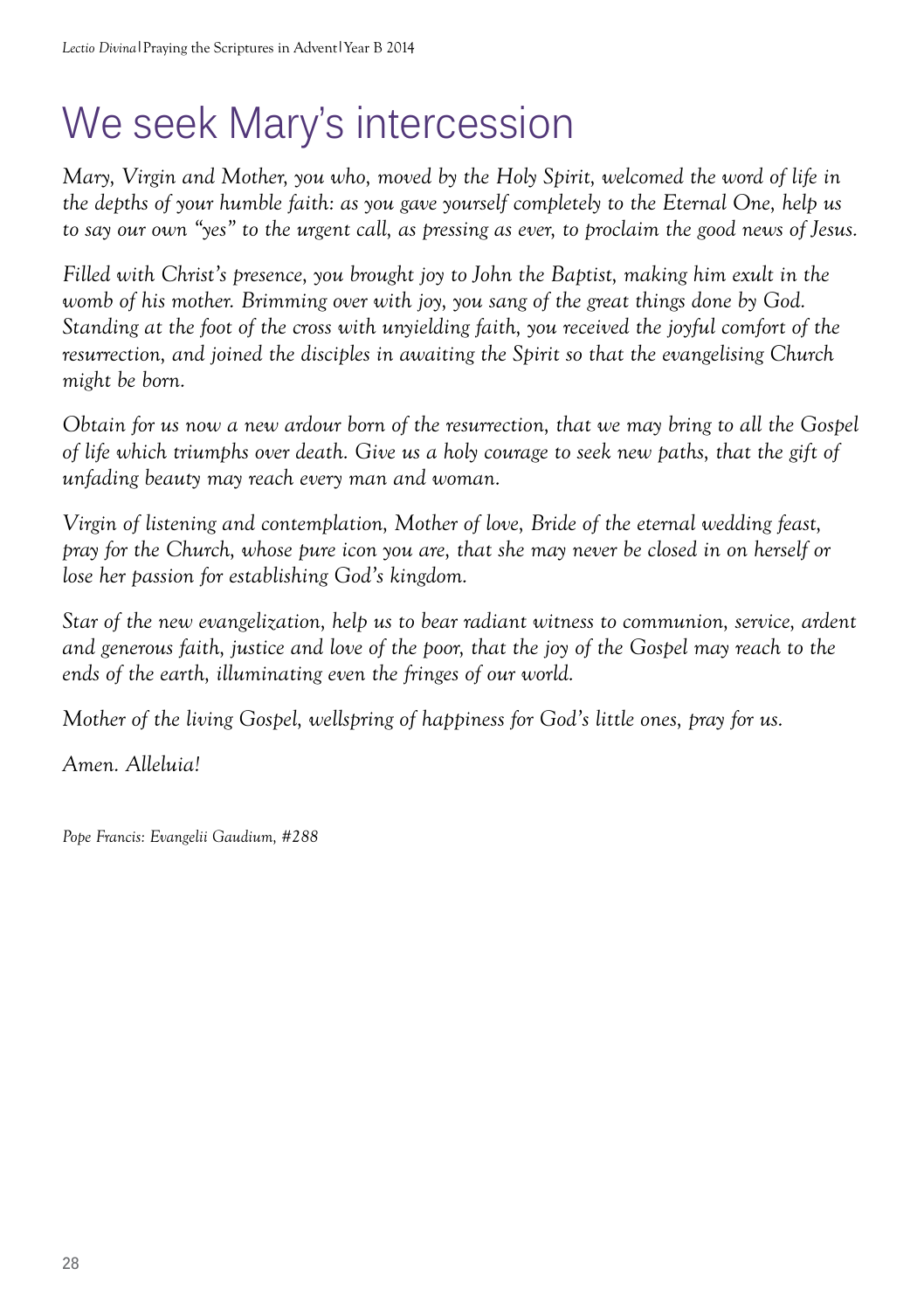## 2 Samuel 7:1-5, 8-12, 14, 16

7 *Now when the king was settled in his house, and the LORD had given him rest from all his enemies around him,* <sup>2</sup> *the king said to the prophet Nathan, "See now, I am living in a house of cedar, but the ark of God stays in a tent."* <sup>3</sup> *Nathan said to the king, "Go, do all that you have in mind; for the LORD is with you."* <sup>4</sup> *But that same night the word of the LORD came to Nathan:* <sup>5</sup> *Go and tell my servant David: Thus says the LORD: Are you the one to build me a house to live in?* <sup>8</sup> *Now therefore thus you shall say to my servant David: Thus says the LORD of hosts: I took you from the pasture, from following the sheep to be prince over my people Israel;* <sup>9</sup> *and I have been with you wherever you went, and have cut off all your enemies from before you; and I will make for you a great name, like the name of the great ones of the earth.* 10*And I will appoint a place for my people Israel and will plant them, so that they may live in their own place, and be disturbed no more; and evildoers shall afflict them no more, as formerly,* 11*from the time that I appointed judges over my people Israel; and I will give you rest from all your enemies. Moreover the LORD declares to you that the LORD will make you a house.* 12*When your days are fulfilled and you lie down with your ancestors, I will raise up your offspring after you, who shall come forth from your body, and I will establish his kingdom.* 14*I will be a father to him, and he shall be a son to me. When he commits iniquity, I will punish him with a rod such as mortals use, with blows inflicted by human beings.* 16*Your house and your kingdom shall be made sure forever before me; your throne shall be established forever.*

#### Romans 16:25-27

16 25*Now to God who is able to strengthen you according to my gospel and the proclamation of Jesus Christ, according to the revelation of the mystery that was kept secret for long ages*  <sup>26</sup>*but is now disclosed, and through the prophetic writings is made known to all the Gentiles, according to the command of the eternal God, to bring about the obedience of faith—* 27*to the only wise God, through Jesus Christ, to whom be the glory forever! Amen.*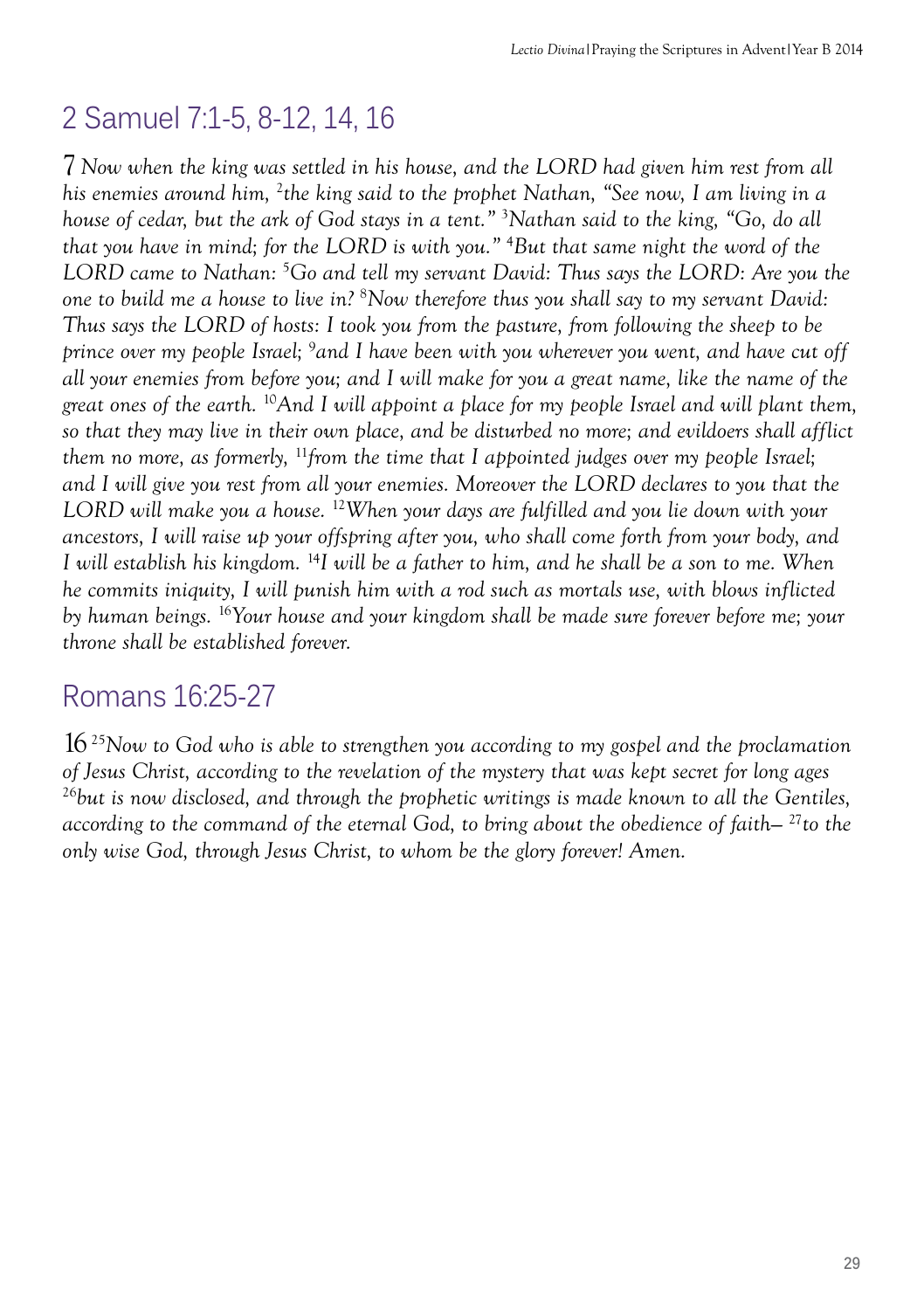## Luke 1:26-38

1 26*In the sixth month the angel Gabriel was sent by God to a town in Galilee called Nazareth,* 27*to a virgin engaged to a man whose name was Joseph, of the house of David. The virgin's name was Mary.* 28*And he came to her and said, "Greetings, favoured one! The Lord is with you."* 29*But she was much perplexed by his words and pondered what sort of greeting this might be.* 30*The angel said to her, "Do not be afraid, Mary, for you have found favour with God.* 31*And now, you will conceive in your womb and bear a son, and you will name him Jesus.* 32*He will be great, and will be called the Son of the Most High, and the Lord God will give to him the throne of his ancestor David.* 33*He will reign over the house of Jacob forever, and of his kingdom there will be no end."* 34*Mary said to the angel, "How can this be, since I am a virgin?"* 35*The angel said to her, "The Holy Spirit will come upon you, and the power of the Most High will overshadow you; therefore the child to be born will be holy; he will be called Son of God.* 36*And now, your relative Elizabeth in her old age has also conceived a son; and this is the sixth month for her who was said to be barren.* <sup>37</sup>*For nothing will be impossible with God."* 38*Then Mary said, "Here am I, the servant of the Lord; let it be with me according to your word." Then the angel departed from her.*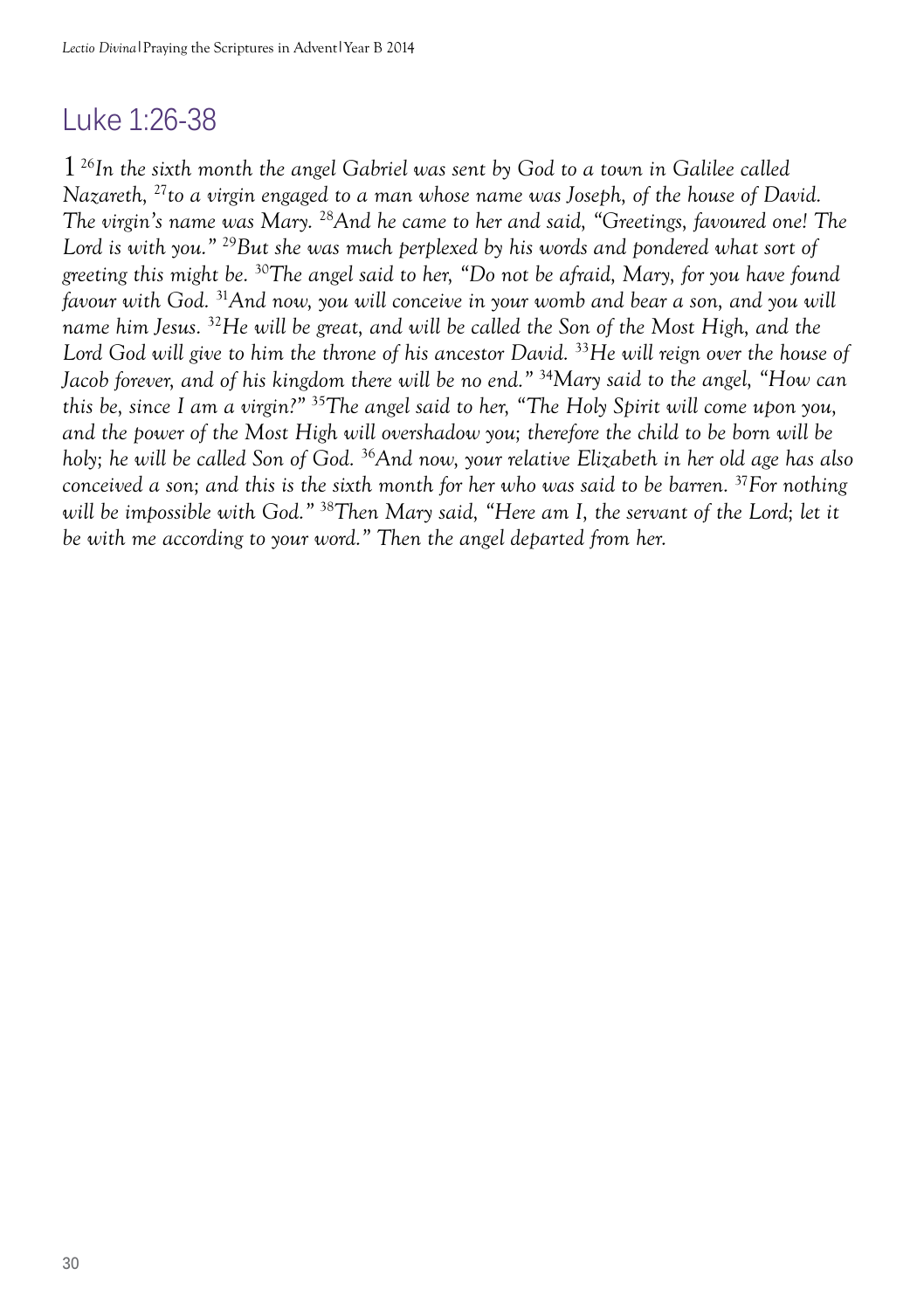# Christmas Readings<br>for Midnight Mass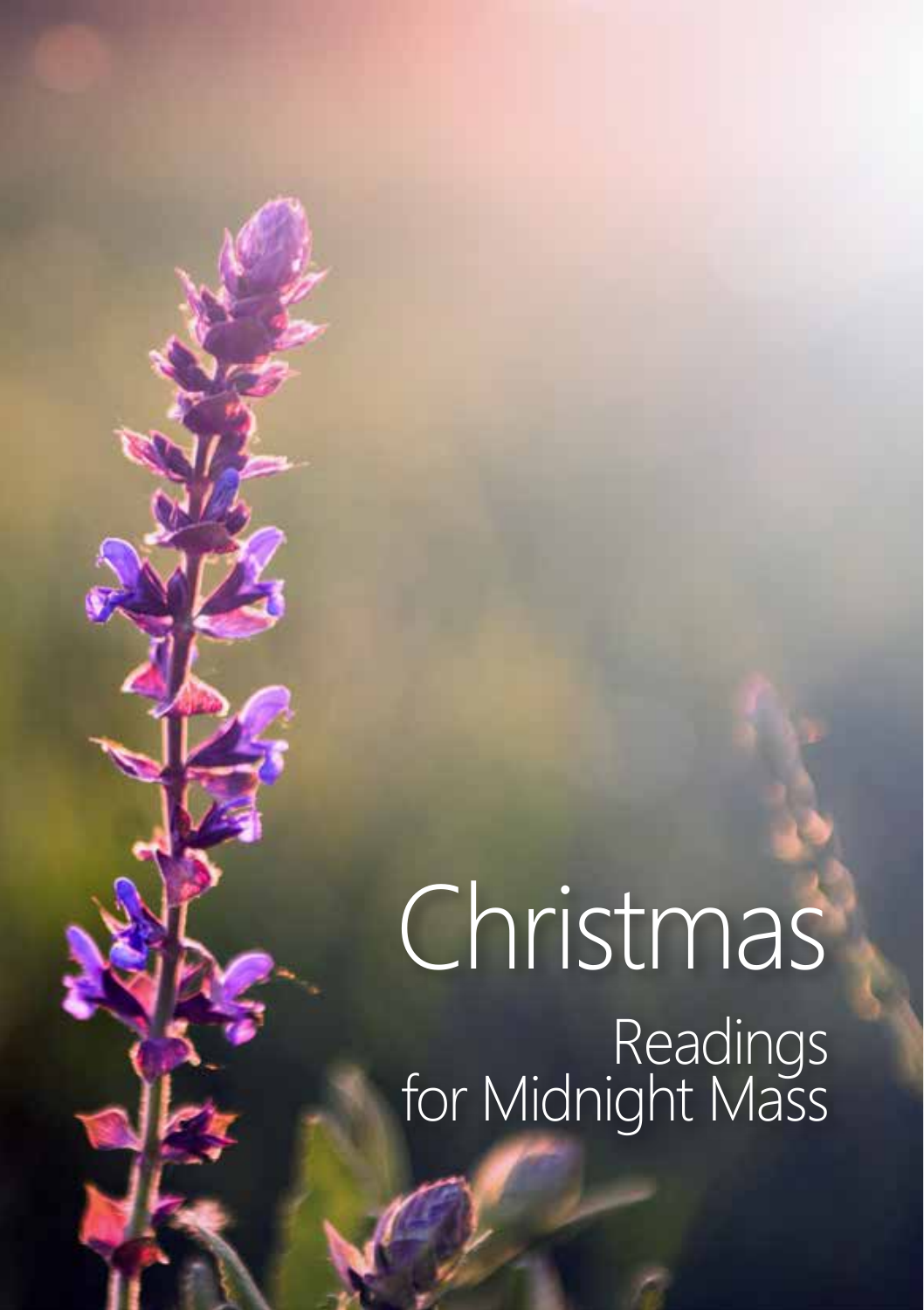## Christmas – Midnight Year B

A favourite carol for Midnight Mass begins,

*"It came upon a midnight clear that glorious song of old…… The world in solemn stillness lay to hear the angels sing."*

Quiet, clear air, crispness, stillness, peace…are images which console and caress us.

God's zeal for our welfare (*Isa 9:7*), the appearance of the grace of God (*Titus 2:11*)

God's promise of peace (*Lk2:14*), are assurances of great joy and fullness of life to come.

However, the readings for this liturgy are disturbing in their content, and it is important that our hunger for certitude and peace does not blind us to the reality that this kingdom of righteousness is a reality in the now only as we cooperate with the power of God's Spirit. (*Titus 3:7*)

## Isaiah 9:2-7

Isaiah the prophet, looks with hope to the leadership of a small nation facing military invasion and the tensions of diplomatic and political intrigues. The people walking in the darkness of injustice and oppression will be enlightened and freed by a ruler to come who will establish justice and peace. But the establishment and continuance of the godly kingdom by this king, counselor and father, only grows as much as people respond to his gracious authority. An emphasis in Isaiah is that pride is the great sin: the prophet calls for true enlightenment and knowledge of the Lord through wise judgment and holy justice. These are the virtues that take the people out of darkness, and along the road of light.

## Titus 2:11-14

The letter to Titus looks towards the establishment of the kingdom also, perhaps anticipating its coming sooner than later. But however long we wait, we are to accept the training (knowledge and wisdom) offered to us through the grace of the Spirit. Then comes the disturbing challenge: we are to renounce one way of life and become self-controlled and upright. So, in the still of midnight worship, there are hard demands made on us to respond to Christ who "gave himself for us".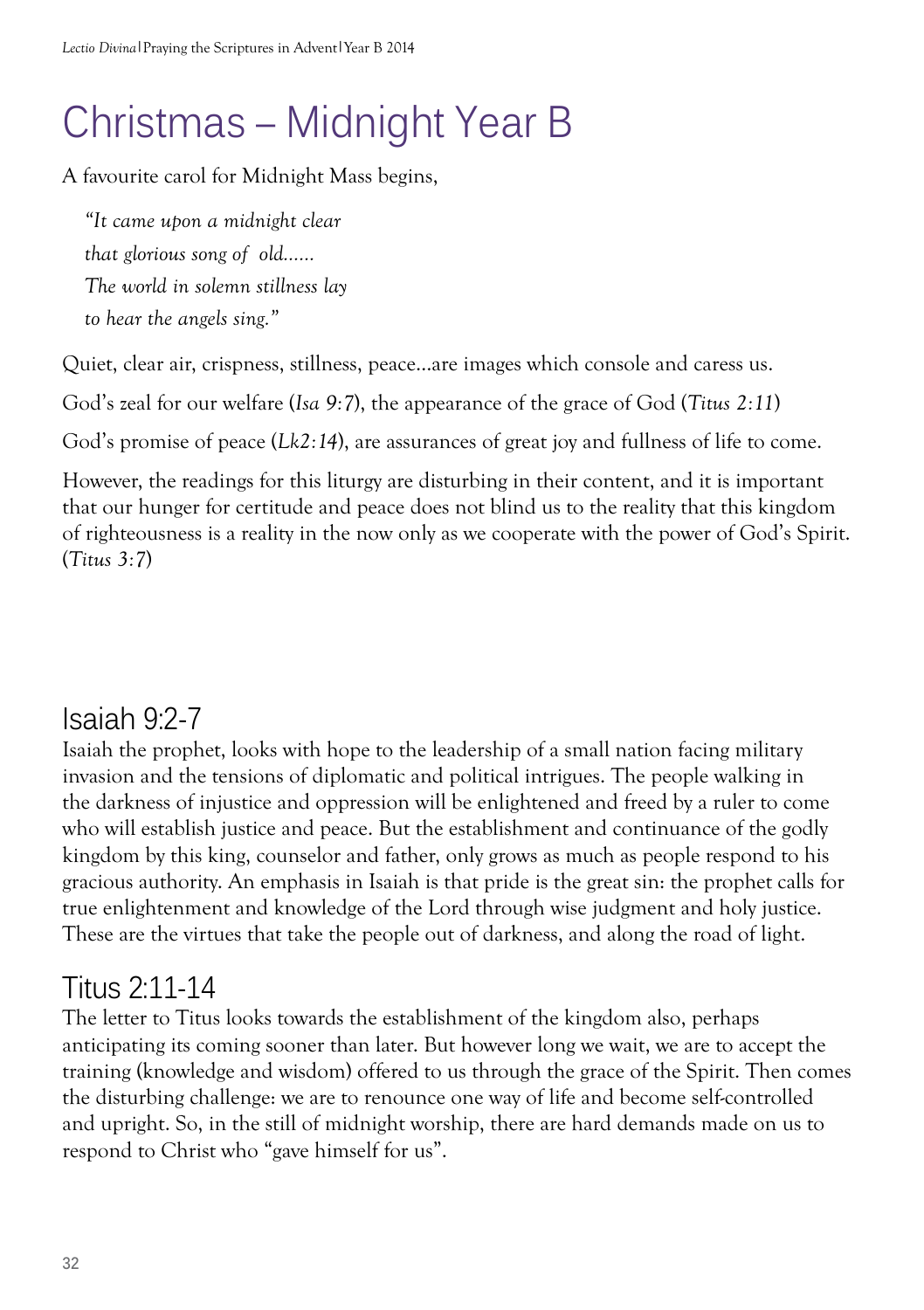## Luke 2:1-20

In a world dominated by one of the bloodiest political and military systems in written history, the people of Palestine were ordered to be registered, that all the world was to be recorded as owned by Rome. But, a parallel kingdom was being revealed to the world in the little town of Bethlehem. This was realm of the Savior, the Messiah, whose ownership was liberating (good news) and fulfilling (great joy) to all people. It's worthwhile just considering these contrasting participants in the story: Emperor Augustus, Governor Quirinius of Syria, with the carpenter, his peasant wife, baby child and, possibly vagrant, shepherds. The two announcements are also telling us something: a decree that went out from the Emperor that all should be registered and the angel, saying "do not be afraid…I am bringing good news of a savior". There really is no question of which kingdom we must choose, is there?

As we are sent out from midnight Mass, we can treasure these words, praising God for what we have heard and seen.

## Isaiah 9:2-7

9 2 *The people who walked in darkness have seen a great light; those who lived in a land of deep darkness— on them light has shined.* <sup>3</sup> *You have multiplied the nation, you have increased its joy; they rejoice before you as with joy at the harvest, as people exult when dividing plunder.* <sup>4</sup> *For the yoke of their burden, and the bar across their shoulders, the rod of their oppressor, you have broken as on the day of Midian.* <sup>5</sup> *For all the boots of the tramping warriors and all the garments rolled in blood shall be burned as fuel for the fire.* <sup>6</sup> *For a child has been born for us, a son given to us; authority rests upon his shoulders; and he is named Wonderful Counsellor, Mighty God, Everlasting Father, Prince of Peace.* <sup>7</sup> *His authority shall grow continually, and there shall be endless peace for the throne of David and his kingdom. He will establish and uphold it with justice and with righteousness from this time onward and forevermore. The zeal of the LORD of hosts will do this.* 

## Titus 2:11-14

2 11*For the grace of God has appeared, bringing salvation to all,* 12*training us to renounce impiety and worldly passions, and in the present age to live lives that are self-controlled, upright, and godly,* 13*while we wait for the blessed hope and the manifestation of the glory of our great God and Saviour, Jesus Christ.* 14*He it is who gave himself for us that he might redeem us from all iniquity and purify for himself a people of his own who are zealous for good deeds.*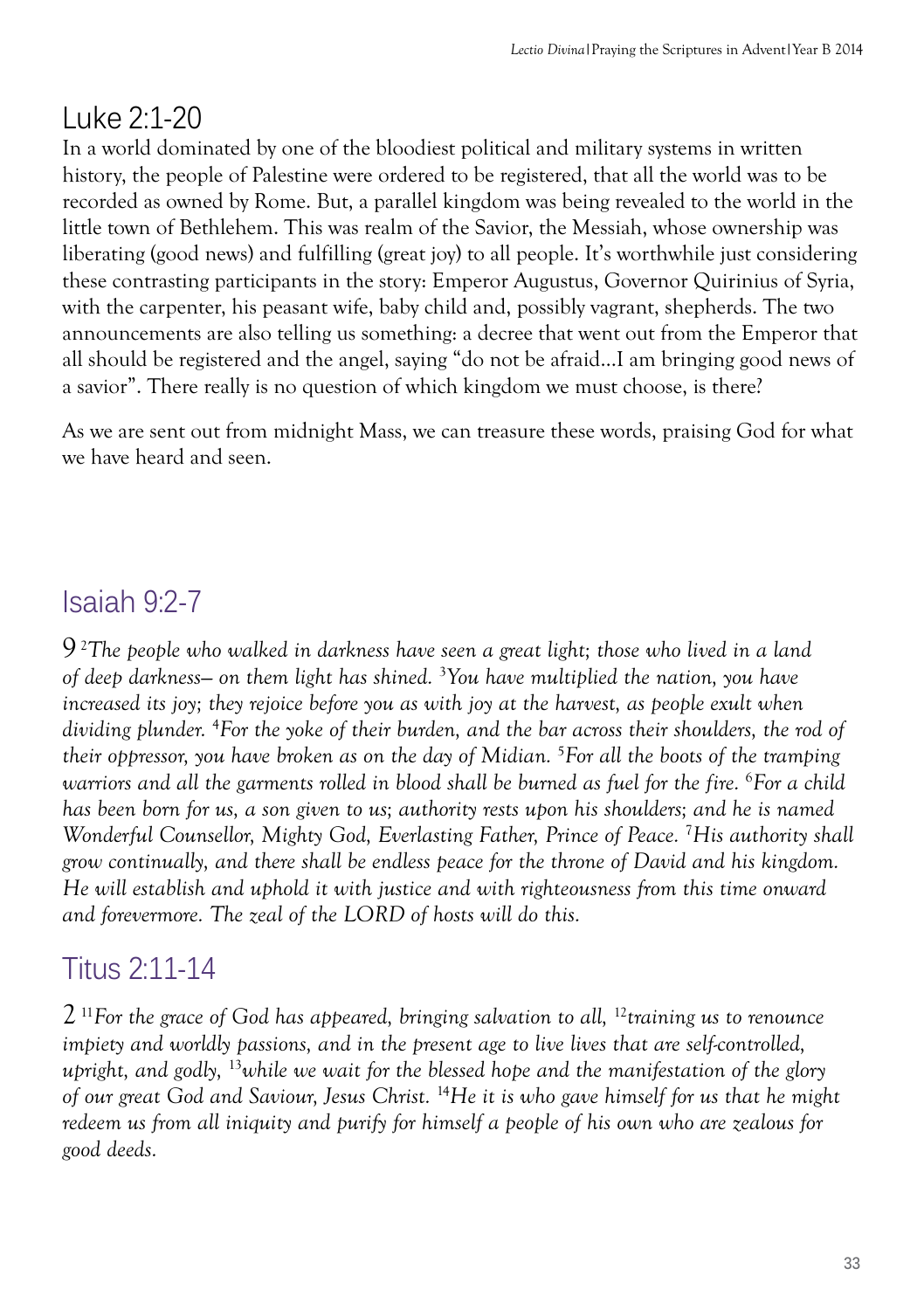## Luke 2:1-14

2 *In those days a decree went out from Emperor Augustus that all the world should be registered.* <sup>2</sup> *This was the first registration and was taken while Quirinius was governor of Syria.* <sup>3</sup> *All went to their own towns to be registered.* <sup>4</sup> *Joseph also went from the town of Nazareth in Galilee to Judea, to the city of David called Bethlehem, because he was descended from the house and family of David.* <sup>5</sup> *He went to be registered with Mary, to whom he was engaged and who was expecting a child.* <sup>6</sup> *While they were there, the time came for her to deliver her child.* <sup>7</sup> *And she gave birth to her firstborn son and wrapped him in bands of cloth, and laid him in a manger, because there was no place for them in the inn.* 

8 *In that region there were shepherds living in the fields, keeping watch over their flock by night.* <sup>9</sup> *Then an angel of the Lord stood before them, and the glory of the Lord shone around them, and they were terrified.* 10*But the angel said to them, "Do not be afraid; for see—I am bringing you good news of great joy for all the people:* 11*to you is born this day in the city of David a Saviour, who is the Messiah, the Lord.* 12*This will be a sign for you: you will find a child wrapped in bands of cloth and lying in a manger."* 13*And suddenly there was with the angel a multitude of the heavenly host, praising God and saying,* 14*"Glory to God in the highest heaven, and on earth peace among those whom he favours!"*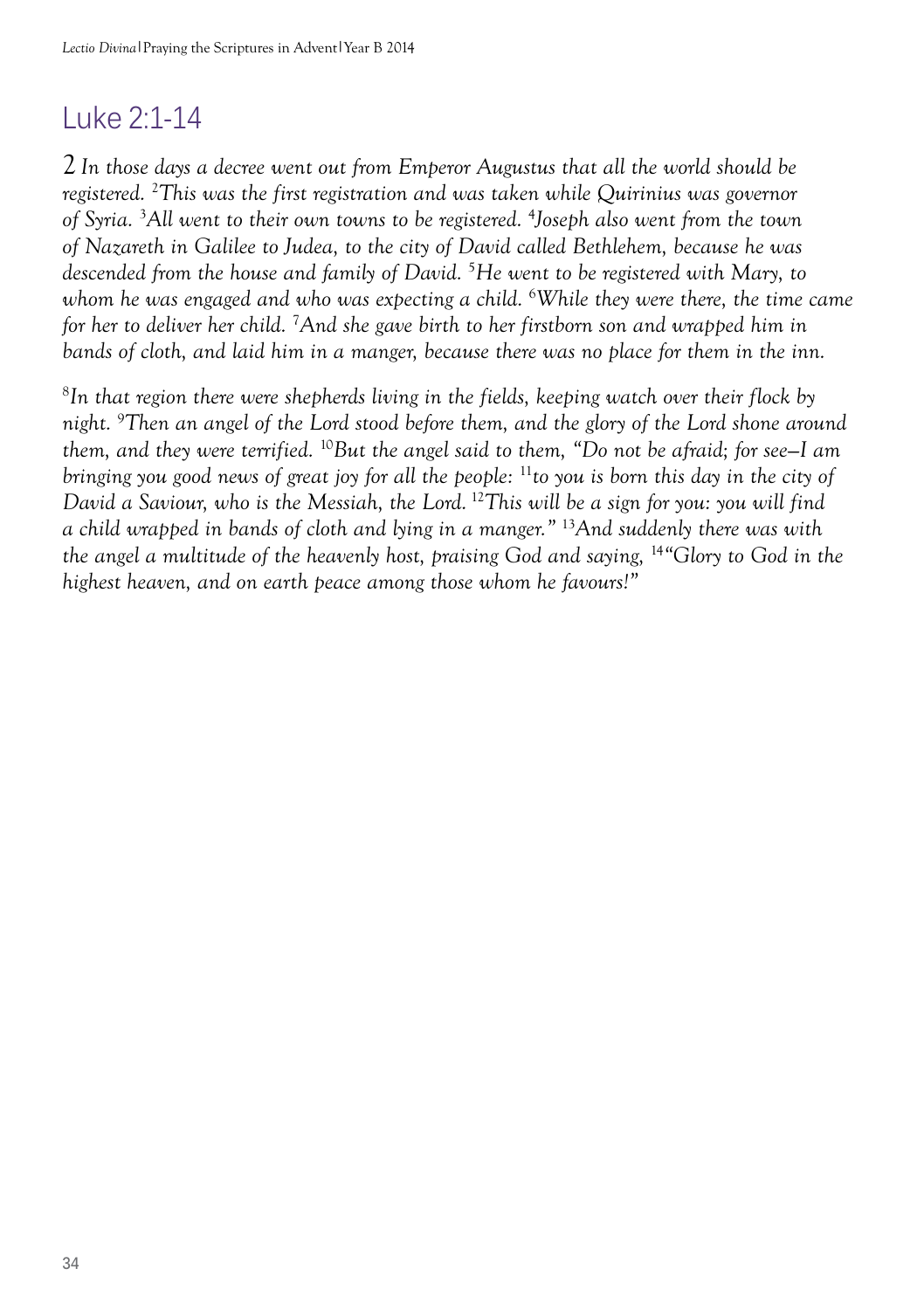## Prayer before Christmas Dinner

*God of all gifts, we thank you for the many ways you have blessed us this day.* 

> *We are grateful for each of those who are gathered around this table.*

*We ask you to bless us and our food and to bless those we love who are not with us today.* 

*In our gratitude and love, we remember your humble birth into our lives and pray for those who are without enough to eat.* 

*We remember the stable in which you were born and pray for those who have no place to live.* 

*We remember your challenging message of caring and giving and we pray for peace in families and nations throughout the world.* 

*We bless you and give you thanks in your Spirit who brings our hearts to life on this Christmas Day and forever. Amen.*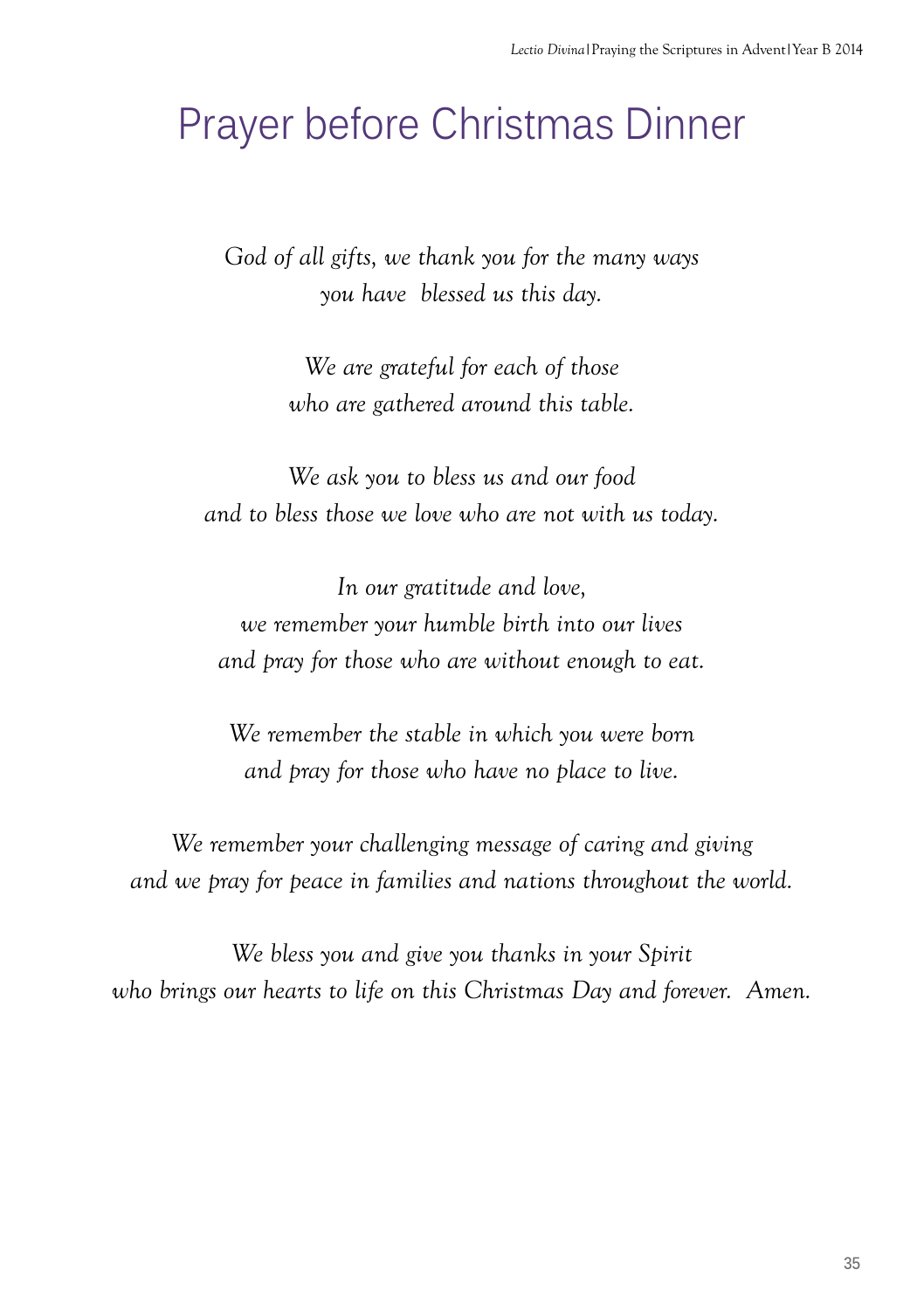# Epiphany

**36**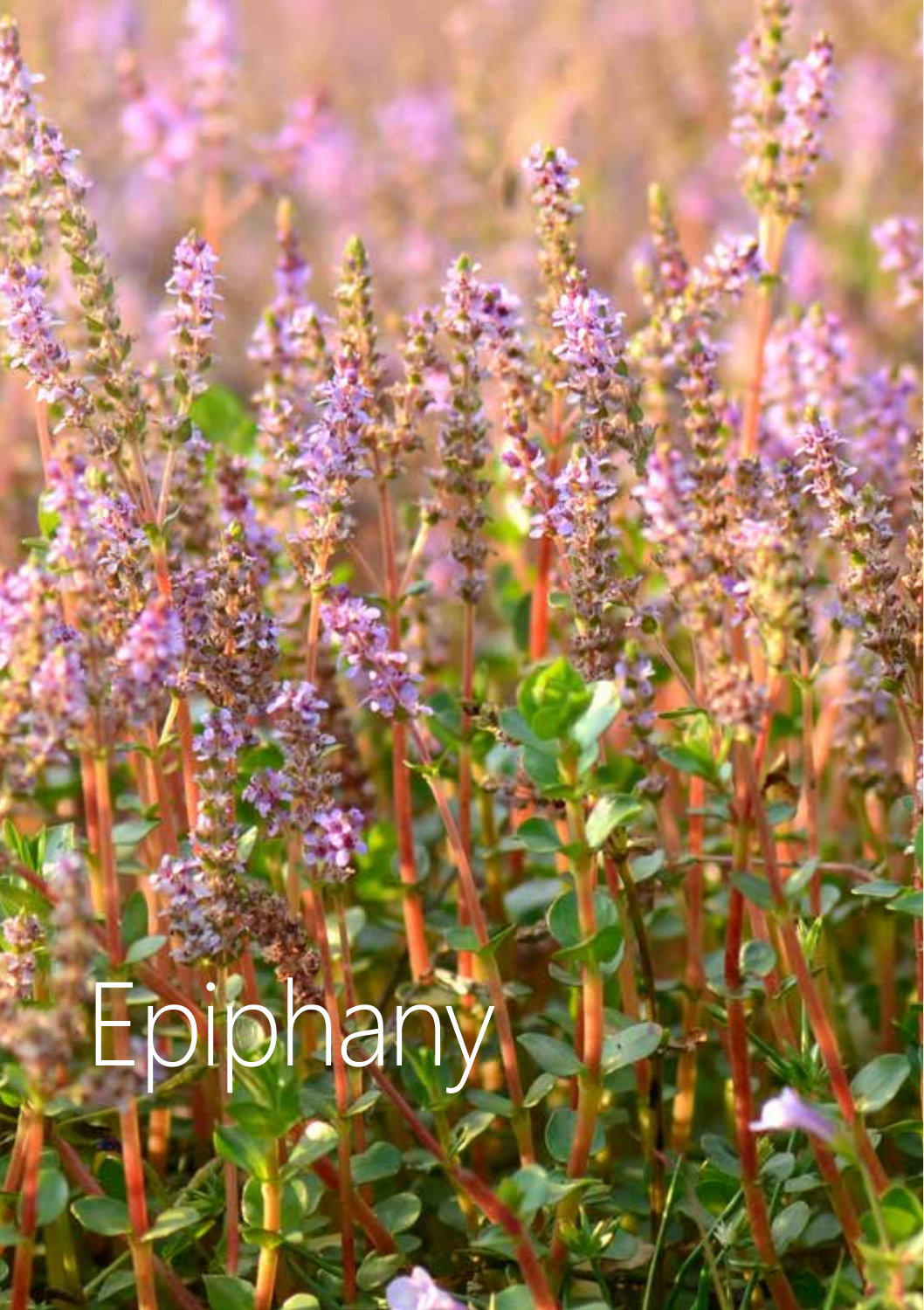## The Epiphany of the Lord

ominican Sister Barbara Reid recalls the following experience…'Some years ago at a gathering of sisters who were discussing the decline in vocations, Jamie T. Phelps, O.P., posed this question to the predominantly white group: What if I told you that there were 200 healthy, energetic, faith-filled young women who were ready to join you tomorrow? Of course heads nodded and smiles revealed the warm welcome they would be accorded. Sister Jamie queried further: What if I told you the 200 women were black? The sisters suddenly found themselves struggling with their response as they faced their own unconscious racism. **D**

The sisters' experience may not have been far removed from that of the Matthean community, which was predominantly Jewish, struggling to welcome Gentile believers. This is the Gospel in which Jesus emphatically warns his disciples, when he sends them out on mission, not to go anywhere near Gentiles or Samaritans but only to "the lost sheep of the house of Israel" (*10:6*).

This is also the community that told the story of the Canaanite woman whom Jesus rebuffed when she pleaded with him to heal her daughter. He declared that he had been sent only to "the lost sheep of the house of Israel" (*15:24*). Her faithful persistence helped him to see that his mission could embrace others beyond the borders of his own people. This openness to other people than Jews reaches a climax at the conclusion of the Gospel, where the final words of the risen Christ are his instruction to go and make disciples of all nations (*28:19*).

This all-inclusive mission of Christ is already foreshadowed in the opening chapters of the Gospel, where exotic visitors from the East are the first to do homage to Jesus. The term magi originally referred to a caste of Persian priests. They were not kings themselves but served their king with skills like interpreting dreams. In the Gospel they also appear to be adept at interpreting the movement of the stars. Following the star, they are the first Gentiles to seek and recognize Jesus, offering their precious gifts to him. In so doing, they foreshadow the way Gentiles will flock to the Christian communities, bearing gifts for mission.'

'All the readings for today's feast', says Barbara Reid, 'underscore the welcome extended to all in God's embrace. Isaiah speaks of how people from every nation will stream toward the renewed Jerusalem, all bearing their gifts and proclaiming God's praises. The responsorial psalm likewise sings of how every nation on earth will adore God's anointed one. The letter to the Ephesians emphasizes that the Gentiles are "coheirs, members of the same body and co-partners in the promise in Christ Jesus through the Gospel" (*3:6*). There are no second-class members and no privileges for those who had priority in the faith. All are equal co-members.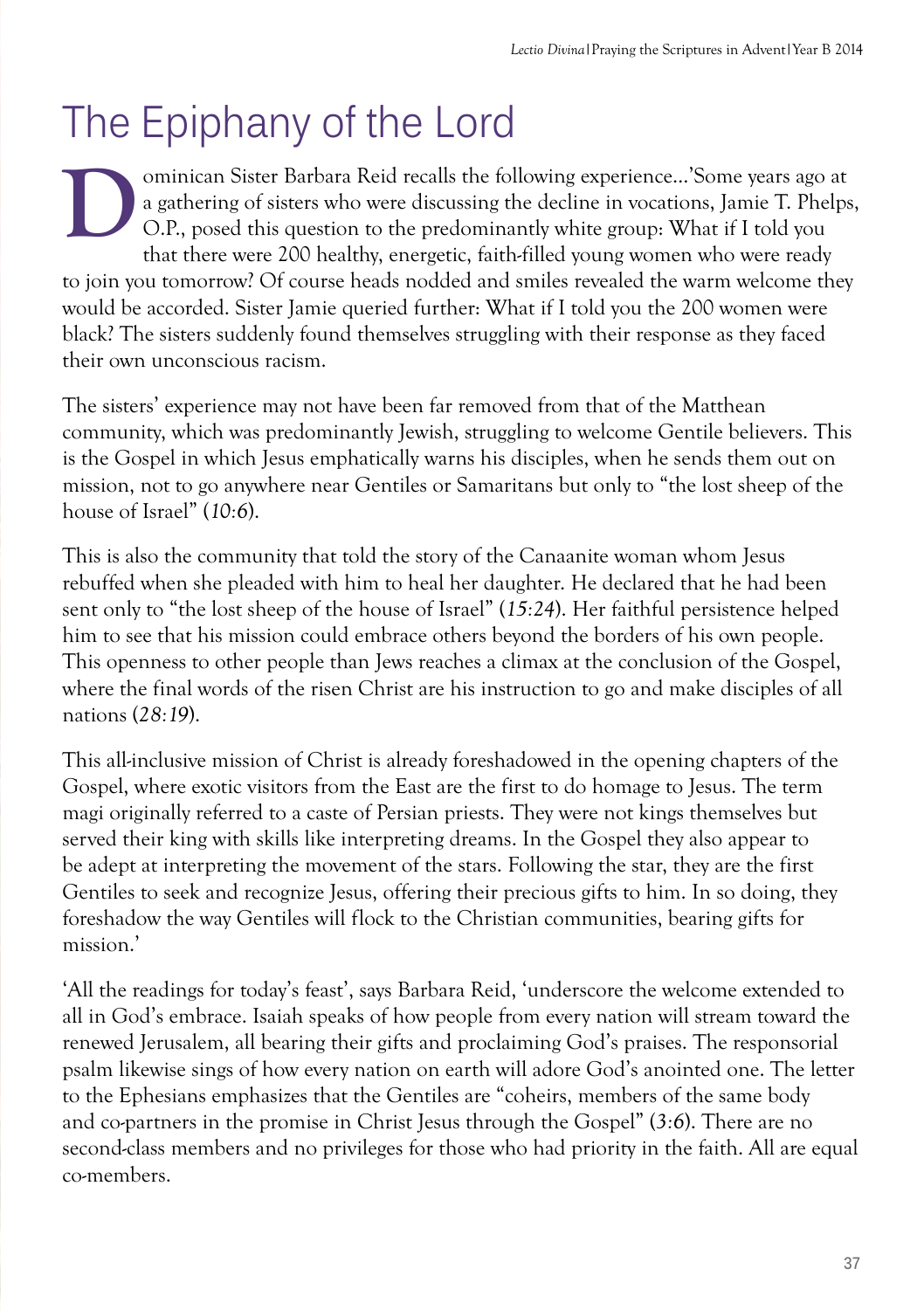The very insistence on the equal status of Gentiles, backed up with the assertion that this has now been revealed to the apostles and prophets by the Spirit, reveals the struggles of the early Christian communities to make this a reality. The difficulties in welcoming Gentiles have long ago been overcome, but others still face us today. What welcome is given to people of different races? Of different socioeconomic strata? To women? To those whose marital status is irregular? To those of a different sexual orientation? Facing our prejudices and working to dismantle them is a most difficult task. It can take a lifetime, but it is possible to do with the help of the Spirit, who continues to reveal the co-partnership of all in the body of Christ.'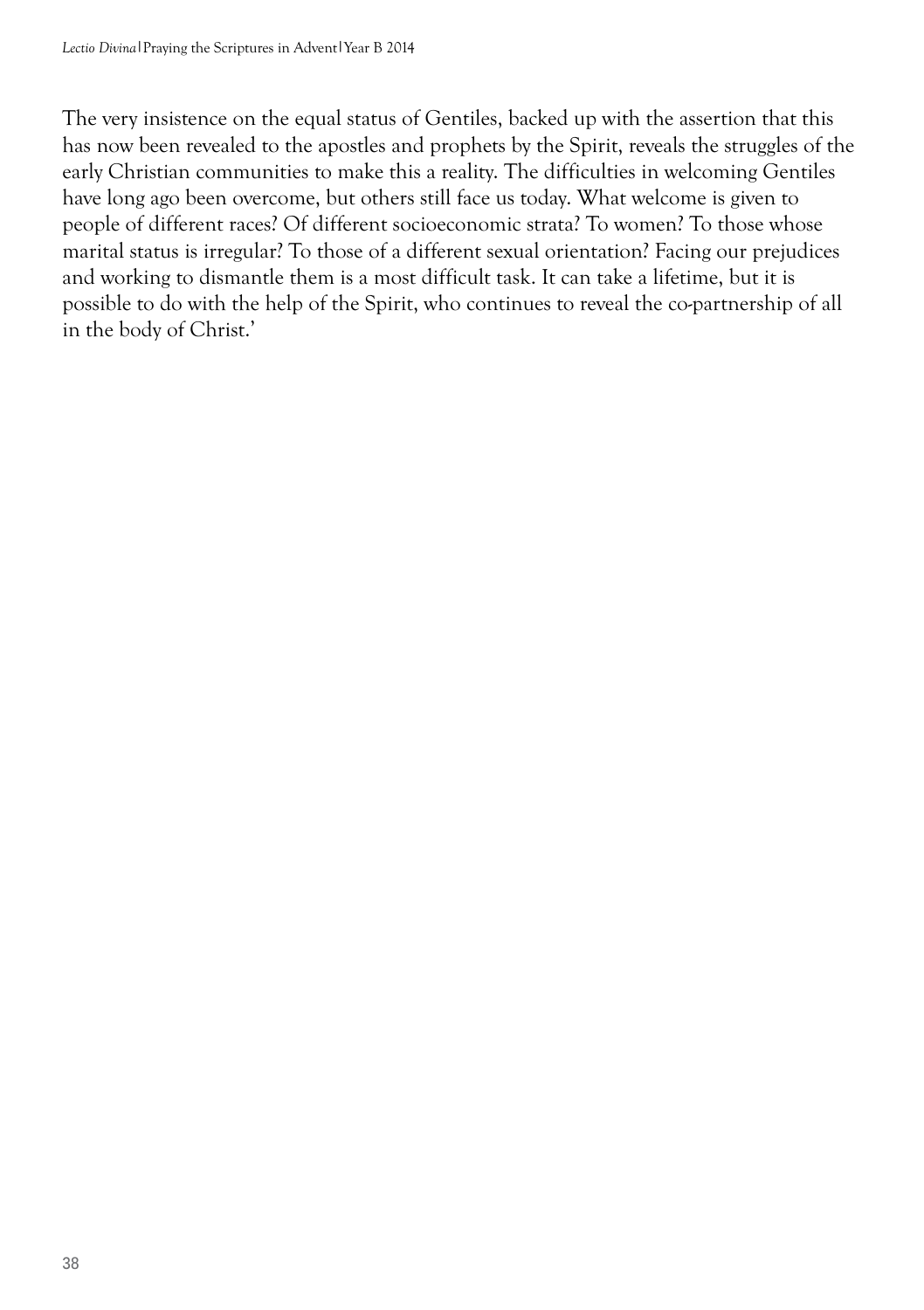#### Isaiah 60:1-6

60 <sup>1</sup> *Arise, shine; for your light has come, and the glory of the LORD has risen upon you.*  2 *For darkness shall cover the earth, and thick darkness the peoples; but the LORD will arise upon you, and his glory will appear over you.*  3 *Nations shall come to your light, and kings to the brightness of your dawn.*  4 *Lift up your eyes and look around; they all gather together, they come to you; your sons shall come from far away, and your daughters shall be carried on their nurses' arms.*  5 *Then you shall see and be radiant; your heart shall thrill and rejoice, because the abundance of the sea shall be brought to you, the wealth of the nations shall come to you.*  6 *A multitude of camels shall cover you, the young camels of Midian and Ephah; all those from Sheba shall come. They shall bring gold and frankincense, and shall proclaim the praise of the LORD.*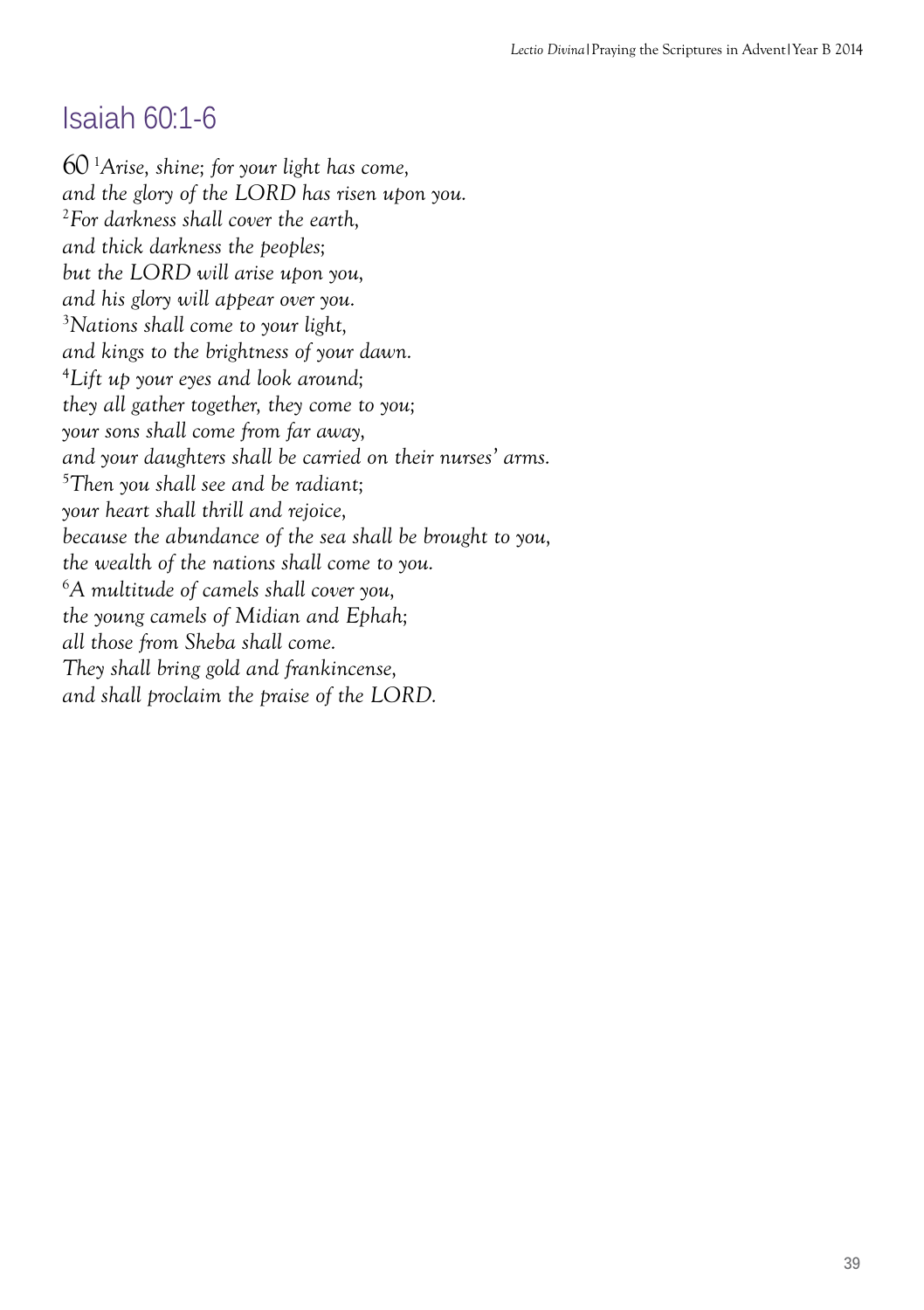## Ephesians 3:2-3, 5-6

3 2 *Surely you have already heard of the commission of God's grace that was given to me for you,* <sup>3</sup> *and how the mystery was made known to me by revelation, as I wrote above in a few words.* <sup>5</sup> *In former generations this mystery was not made known to humankind, as it has now been revealed to his holy apostles and prophets by the Spirit:*<sup>6</sup> *that is, the Gentiles have become fellow-heirs, members of the same body, and sharers in the promise in Christ Jesus through the gospel.*

#### Matthew 2:1-12

2 *In the time of King Herod, after Jesus was born in Bethlehem of Judea, wise men from the East came to Jerusalem,* <sup>2</sup> *asking, 'Where is the child who has been born king of the Jews? For we observed his star at its rising, and have come to pay him homage.'* <sup>3</sup> *When King Herod heard this, he was frightened, and all Jerusalem with him;* <sup>4</sup> *and calling together all the chief priests and scribes of the people, he inquired of them where the Messiah was to be born.*  5 *They told him, 'In Bethlehem of Judea; for so it has been written by the prophet:*

6 *"And you, Bethlehem, in the land of Judah, are by no means least among the rulers of Judah; for from you shall come a ruler who is to shepherd my people Israel." '*

7 *Then Herod secretly called for the wise men and learned from them the exact time when the star had appeared.* <sup>8</sup> *Then he sent them to Bethlehem, saying, 'Go and search diligently for the child; and when you have found him, bring me word so that I may also go and pay him homage.'* <sup>9</sup> *When they had heard the king, they set out; and there, ahead of them, went the star that they had seen at its rising, until it stopped over the place where the child was.*  <sup>10</sup>When they saw that the star had stopped, they were overwhelmed with joy. <sup>11</sup>On entering *the house, they saw the child with Mary his mother; and they knelt down and paid him homage. Then, opening their treasure-chests, they offered him gifts of gold, frankincense, and myrrh.* 12*And having been warned in a dream not to return to Herod, they left for their own country by another road.*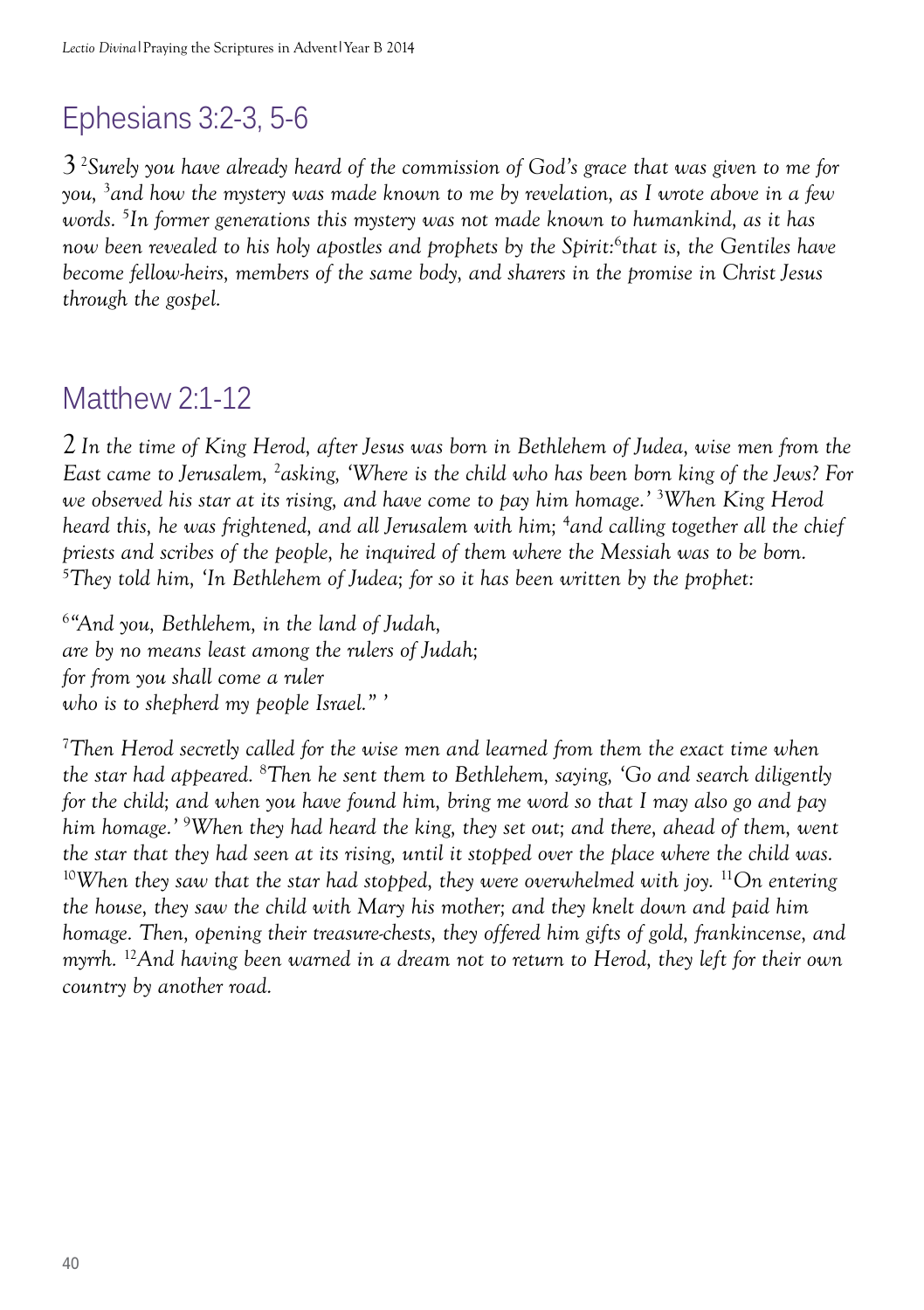## A New Beginning, with a New Relationship with Jesus

etting to get to know Jesus in a new way, at a deeper level is just like getting to know anyone. We begin by spending more time with a person. We pay attention to them. We get to know their story more completely. Eventually, we become more and more curious and more and more fascinated by how the person acts, what motivates that person, how he or she thinks. Of course, the key here is not only to learn more about Jesus, but to come to really know him, to experience a relationship. **G**

It is easy to imagine that Jesus knows me. It is more difficult to imagine that I am in a relationship with Jesus, and we know each other and there is something special about this relationship. For example, some of us will get to know Jesus and become really fascinated by his mother and father and that will shape our sense of who he is and our relationship with him. Some of us will come to love the way he chooses and interacts with his disciples. Many of us will learn a great deal about Jesus from how he tells stories and reveals things about God and about the Kingdom of God. Still others of us will become engaged by how Jesus interacts with and heals sinners and sick people.

Perhaps we will identify with this or that story which will characterise our particular relationship with him.